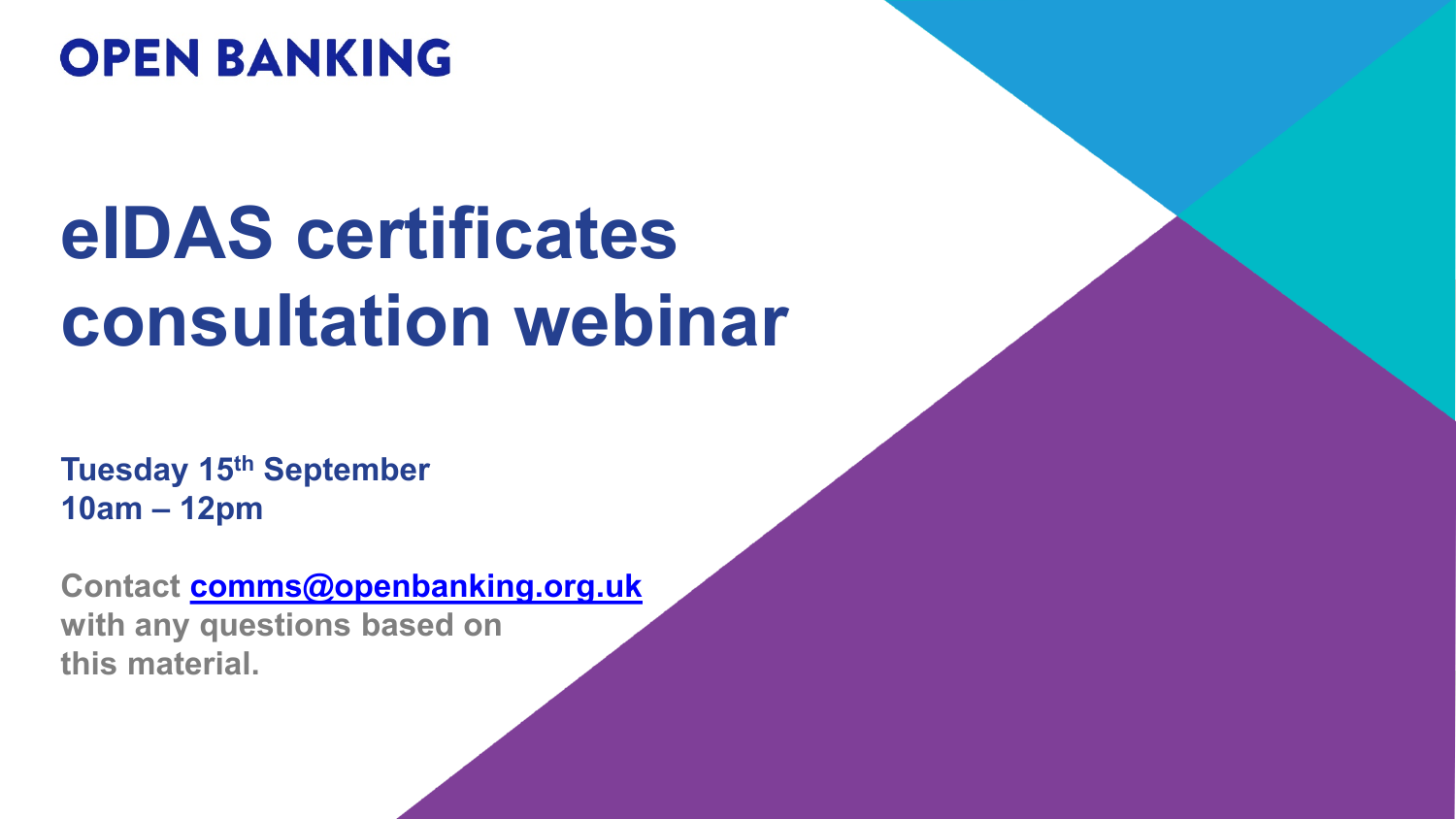#### 2

## **OPEN BANKING Contents**

- 1. [Context and background on the issue of eIDAS](#page-2-0) certificates post-1<sup>st</sup> January 2021
- 2. [Summary of ASPSP survey responses](#page-3-0)
- 3. [OBIE Directory update](#page-5-0)
- 4. [Q&A replay](#page-16-0)
	- 1. Revoking certificates on 1<sup>st</sup> January
	- 2. [FCA options for changing the law](#page-21-0)
	- 3. [Implications](#page-22-0) for ASPSPs
	- 4. [Implications for TPPs](#page-25-0)
	- 5. [Implications for end users](#page-27-0)
	- 6. [OBIE Technical Directory changes](#page-28-0)

**Click the links to navigate to each section**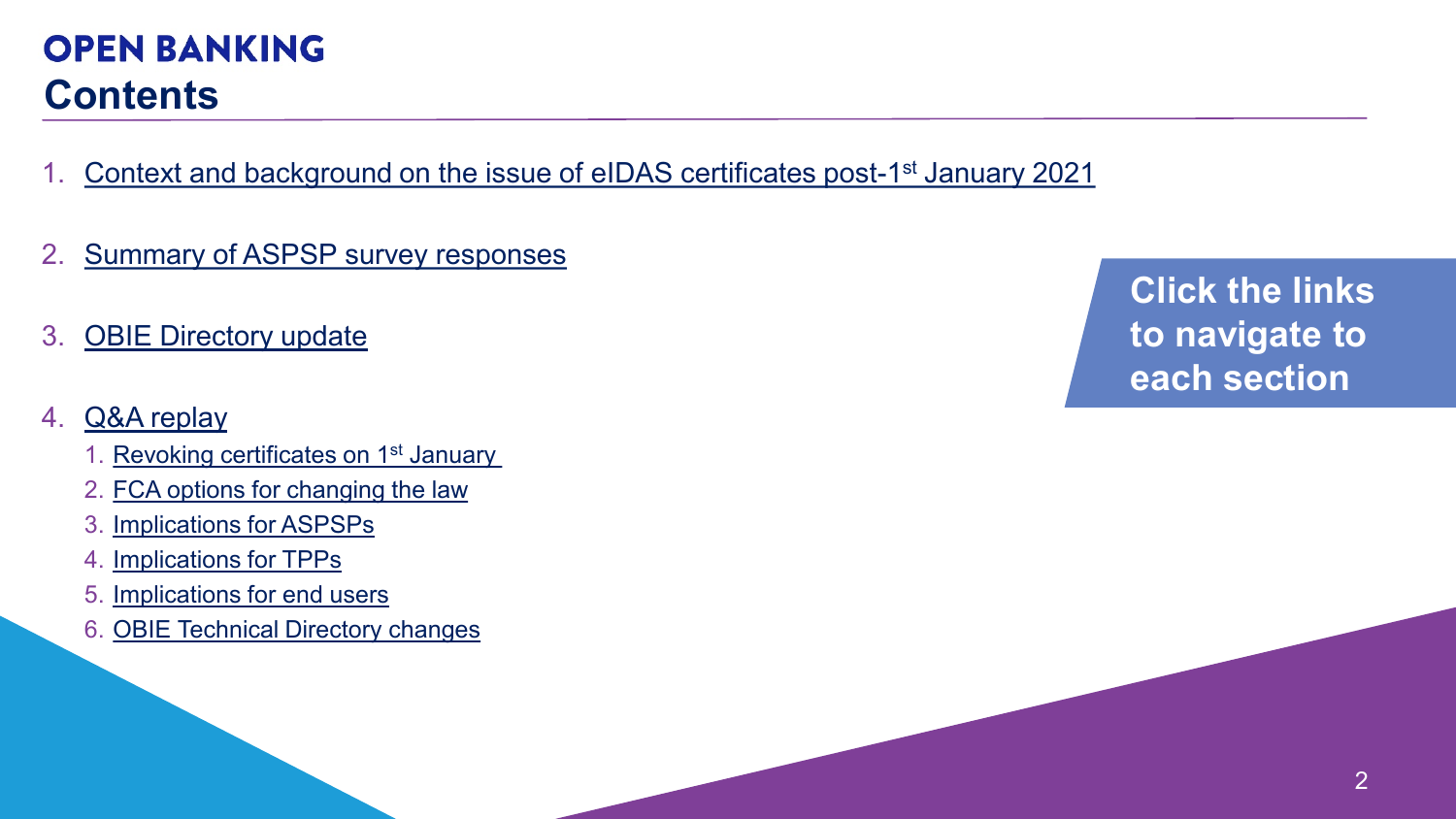## <span id="page-2-0"></span>**OPEN BANKING Context**

EBA [statement](https://eba.europa.eu/eba-calls-financial-institutions-finalise-preparations-end-transitional-arrangements-between-eu-and) of  $29<sup>th</sup>$  July:

"…Furthermore, account information service providers (AISPs) and payment initiation service providers (PISPs) registered/authorised in the UK will no longer be entitled to access customers' payment accounts held at the EU payment service providers and **their PSD2 eIDAS certificates under Article 34 of the Commission Delegated Regulation (EU) 2018/389 will be revoked**…"

- This statement also reminded Financial Institutions that passporting into EU from UK would not be permitted after Brexit
- Simple objective: minimise disruption to ecosystem (end users and participants)
- Approach: regulatory change to allow alternative certificates (FCA proposal) + technical changes to Directory (if required)
- FCA proposal published on  $4<sup>th</sup>$  September, requiring responses by  $5<sup>th</sup>$  October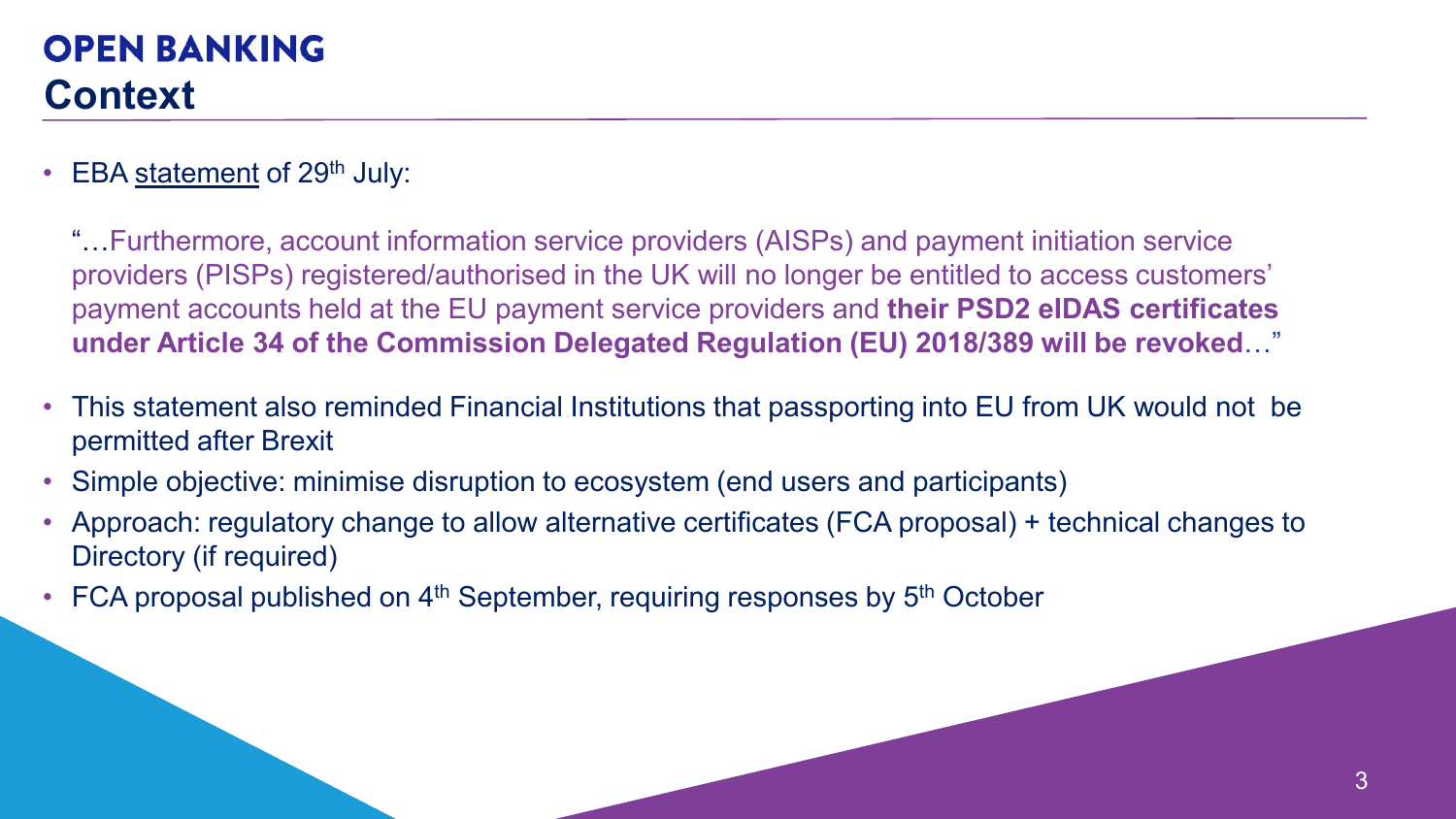## <span id="page-3-0"></span>**OPEN BANKING ASPSP Survey Summary**

## ASPSP Survey 1 (34 firms)

| <b>ASPSP eIDAS Survey 1</b>             | Number (of 34) | $%$ age |
|-----------------------------------------|----------------|---------|
| TPP id via eIDAS                        | 30             | 88%     |
| TPP id via OB Cert                      | 26             | 76%     |
| <b>Accept QSEAL signing</b>             | 24             | 71%     |
| Accept OB cert of other keys signing    | 29             | 85%     |
| Unlikely to require PSU re-auth for AIS | 9              | 26%     |
| Possible best-case migration*           | 29             | 85%     |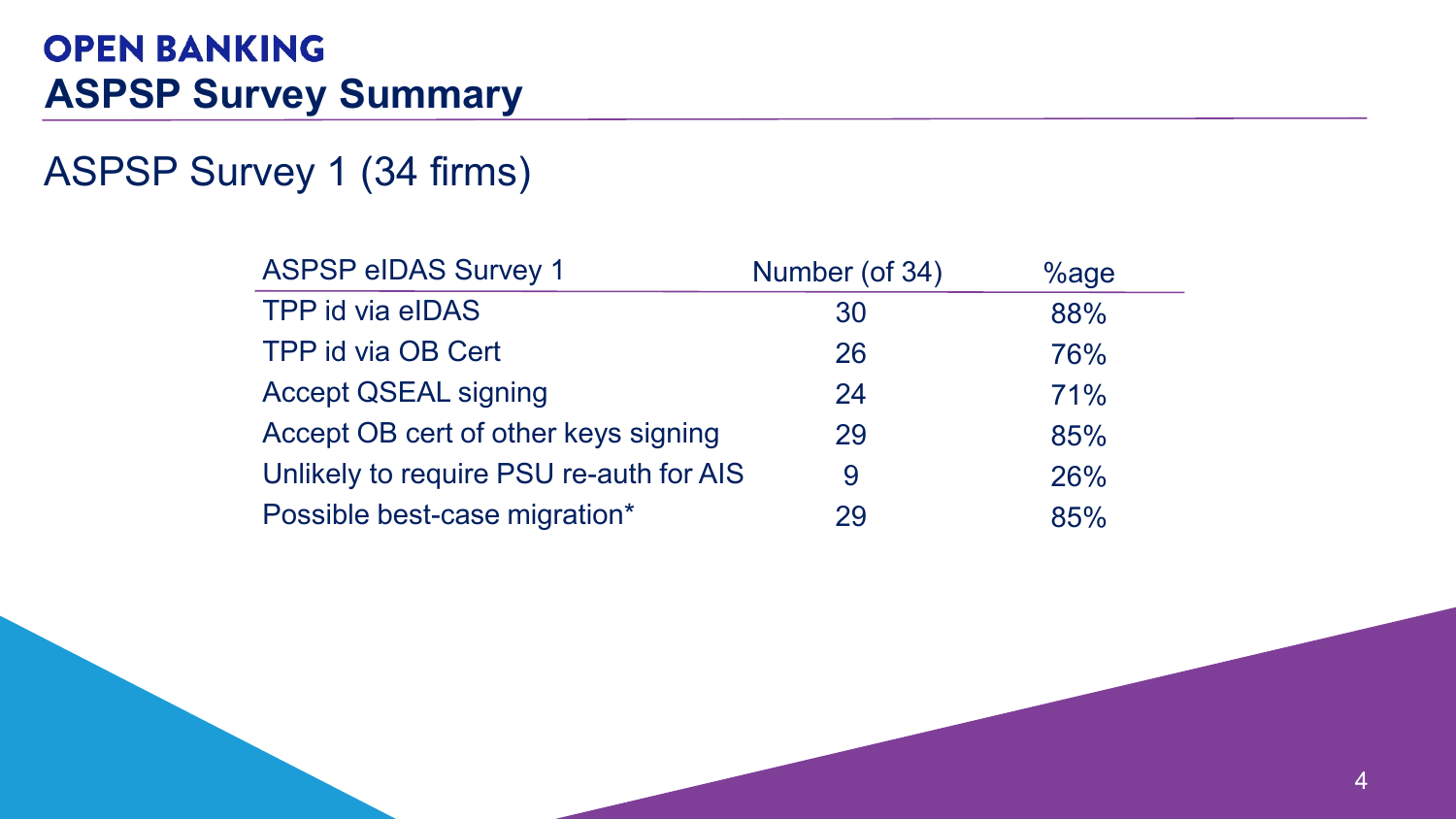## **OPEN BANKING ASPSP Survey Summary**

## ASPSP Survey 2 (30 firms)

#### **TPPs onboarded**

| TPPs onboarded using eIDAS          | 124  |       |      |
|-------------------------------------|------|-------|------|
| TPPs onboarded using OB/Other certs | 1221 |       |      |
| eIDAS                               |      | 12/30 | 40%  |
| OB/Other                            |      | 17/30 | .57% |

#### **Preference for TPP ID**

| <b>OBWAC</b>               | 28/30 | 93% |
|----------------------------|-------|-----|
| <b>OBSeal</b>              | 18/30 | 60% |
| <b>OB Legacy Transport</b> | 21/30 | 70% |
| <b>OB Legacy Signing</b>   | 13/30 | 43% |
| Other                      | 4/30  | 13% |

#### **Preference for message signing**

| <b>OBSeal</b>     | 26 / 30   | 87% |
|-------------------|-----------|-----|
| OB Legacy Signing | 21/30 70% |     |
| Other             | 6/30      | 20% |

|      |       |     | Time to implement all TPPs using OB certs |        |     |
|------|-------|-----|-------------------------------------------|--------|-----|
| 124  |       |     | Immediately                               | 15/30  | 50% |
| 1221 |       |     | 1 month                                   | 7/30   | 23% |
|      | 12/30 | 40% | 3 months                                  | 4/30   | 13% |
|      | 17/30 | 57% | 6 months                                  | $1/30$ | 3%  |
|      |       |     | longer                                    | 3/30   | 10% |
|      |       |     | Time to implement UK TPPs using OB certs  |        |     |
|      | 28/30 | 93% | Immediately                               | 11/30  | 37% |
|      | 18/30 | 60% | 1 month                                   | 4/30   | 13% |
|      | 21/30 | 70% | 3 months                                  | 7/30   | 23% |
|      | 13/30 | 43% | 6 months                                  | 3/30   | 10% |
|      | 4/30  | 13% | longer                                    | 5/30   | 17% |
|      |       |     |                                           |        |     |
|      |       |     | <b>Impact on PSUs</b>                     |        |     |
|      | 26/30 | 87% | No need to re-authenticate                | 17/30  | 57% |
|      | 21/30 | 70% | Shorter re-authentication required        | 3/30   | 10% |
|      | 6/30  | 20% | Full re-authentication required           | 10/30  | 33% |
|      |       |     |                                           |        |     |
|      |       |     |                                           |        | 5   |

| .                                  |       |     |
|------------------------------------|-------|-----|
| No need to re-authenticate         | 17/30 | 57% |
| Shorter re-authentication required | 3/30  | 10% |
| Full re-authentication required    | 10/30 | 33% |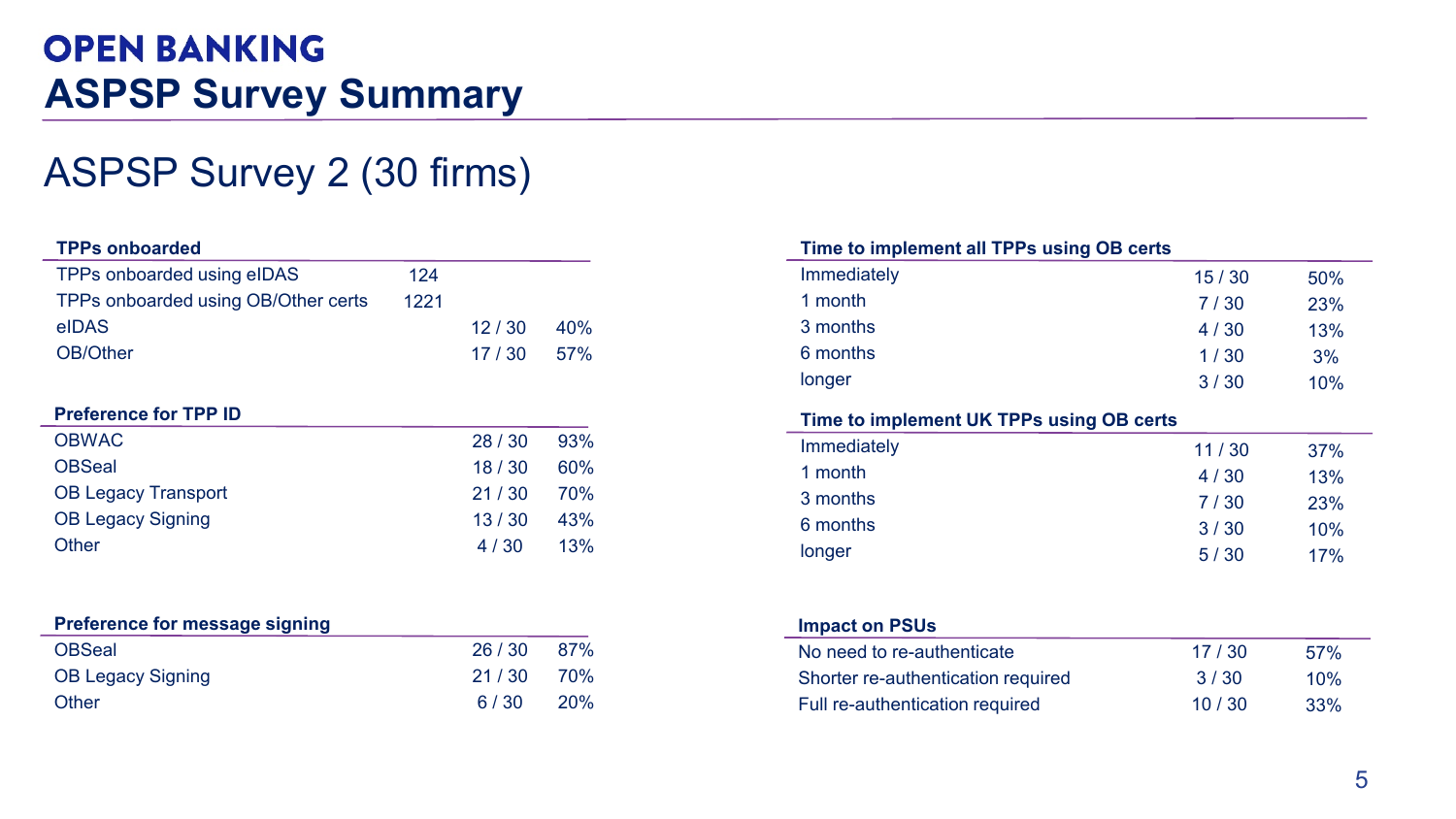<span id="page-5-0"></span>These slides detail the possible impact of the changes and OBIE's options to support these via changes to the Technical Directory.

- 1. Target state
- 2. Impacts on ASPSPs
- 3. Technical Directory options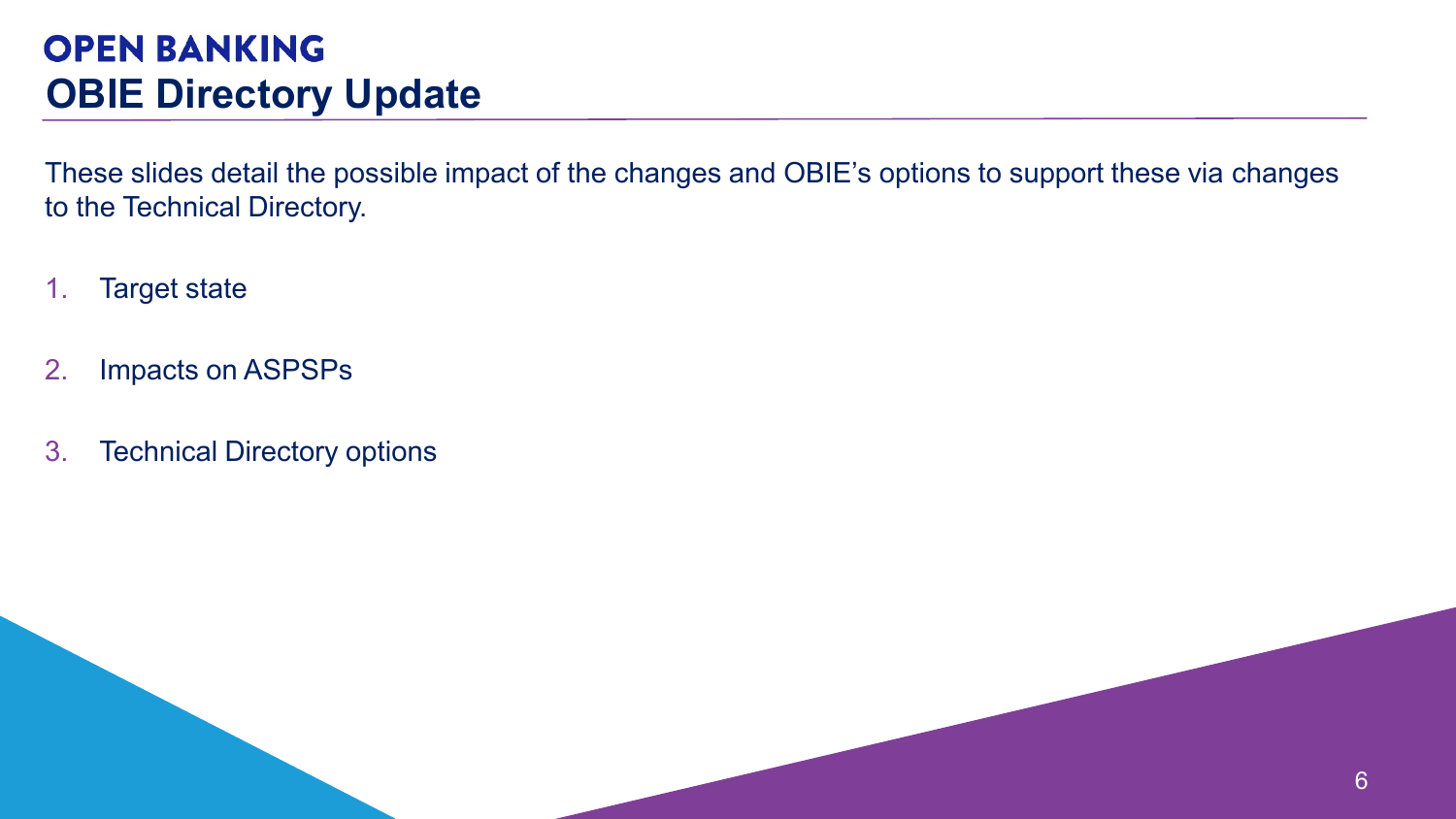Target state

| TPP                             | Permission to<br>operate in UK | Permission to<br>operate in EU | <b>TPP can issue</b><br><b>OBIE</b> certificates | TPP can create<br>S/W statements |
|---------------------------------|--------------------------------|--------------------------------|--------------------------------------------------|----------------------------------|
| UK TPP with eIDAS               | <b>Allow</b>                   | Deny                           | Yes                                              | Yes                              |
| UK TPP without eIDAS            | <b>Allow</b>                   | Deny                           | Yes                                              | Yes                              |
| EU TPR TPP with eIDAS           | <b>Allow</b>                   | <b>Allow</b>                   | Yes                                              | Yes                              |
| <b>EU TPR TPP without eIDAS</b> | <b>Allow</b>                   | Deny                           | Yes                                              | Yes                              |
| EU non-TPR TPP with eIDAS       | Deny                           | <b>Allow</b>                   | Yes <sup>1</sup>                                 | Yes <sup>2</sup>                 |
| EU non-TPR TPP without eIDAS    | Deny                           | Deny                           | Yes <sup>1</sup>                                 | Yes <sup>2</sup>                 |

### **Recommended changes**

- 1. Restore ability for TPPs to create software statements regardless
- 2. Add new endpoint for advanced validation service to allow ASPSPs to check certificates and permissions in a specific market

### **Notes to table data**

- 1. There is no value in preventing this operation. It would be the responsibility of non-UK banks to use eIDAS certificates only and effectively the OBIE certificates will not be useful.
- 2. It is assumed that the requirement for having an eIDAS certificate as a prerequisite will cease to exist in the UK. This has not been a requirement in the EU (as they must only use eIDAS certificates)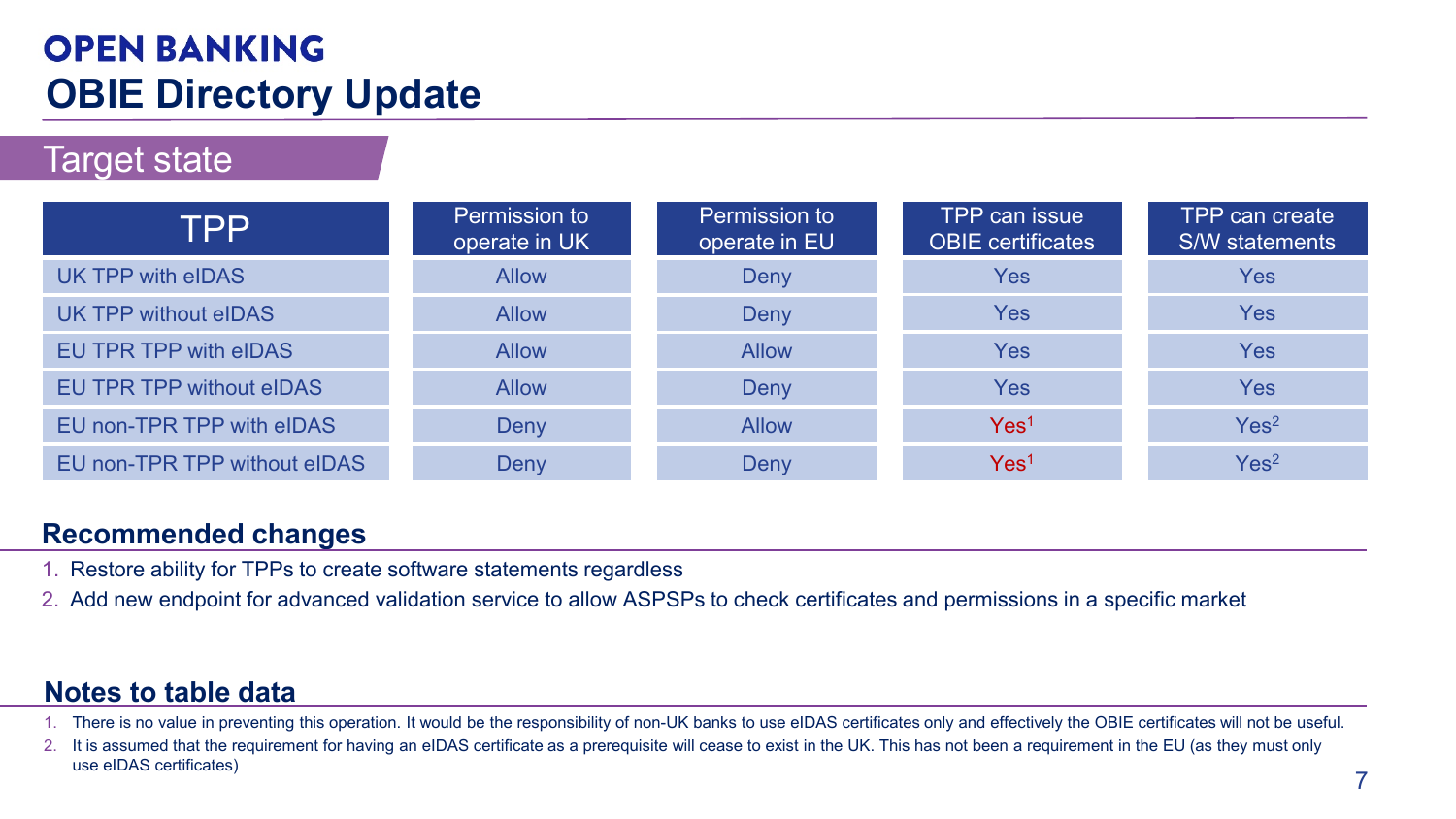### Assumptions:

- TPPs may use OBIE certificates to identify themselves
- TPPs do not need an eIDAS certificate to identify themselves

### Approach:

- While onboarding a TPP, ASPSPs must check if the TPP has permission to operate in the UK:
	- The organization competent authority claims claim in the software statement determines the NCA and the authorisations field within the claim provides additional information
	- ASPSPs that do not use DCR can use the SCIM endpoint to find this information about the TPP
- When identifying a TPP the ASPSP can rely on the use of an OBIE certificate
	- It could additionally call the SCIM endpoint to reverify the organisation and software statement

### Impacts on non-UK ASPSPs

#### Assumptions:

• TPPs should only use eIDAS certificates to identify themselves

### Approach:

- While onboarding a TPP, ASPSPs must check if the TPP has permission to operate in the ASPSP's member state:
	- The organization competent authority claims claim in the software statement determines the NCA and the authorisations field within the claim provides additional information
	- ASPSPs that do not use DCR can use the SCIM endpoint to find this information about the TPP
- When identifying a TPP the ASPSP can rely on the use of an EIDAS cert. They must not accept OBIE certificates
	- It could additionally call the SCIM endpoint to re-verify the organisation and software statement
	- TPPs that have created a software statement will not be able to transact unless they have an eIDAS certificate to identify themselves

### **Technical Directory options**

Example on the cost in the Collective of the CHA state of the CHA state of the CHA state of the CHA state of the CHA state of the CHA state of the CHA state of the CHA state of the CHA state of the CHA state of the CHA To support the ecosystem to accommodate the changes expected as a consequence of the EBA's announcement, OBIE is considering four options, detailed in the following slides.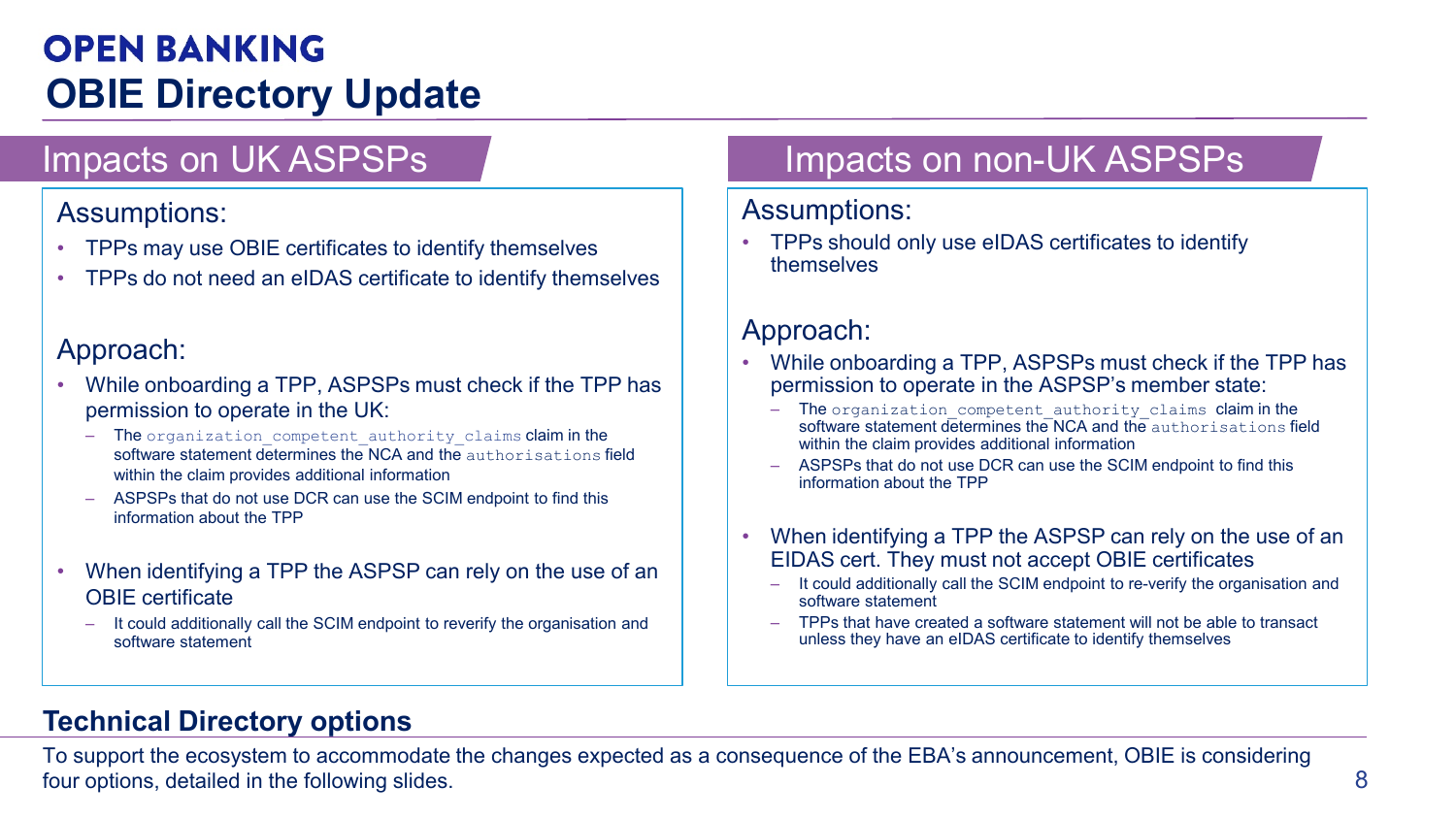### **Option 1:** OBWAC & OBIE legacy certificates used instead of eIDAS

### **Description**

- UK TPPs could upload eIDAS certificates to the Directory and then use OBWAC or OBIE legacy certificates depending on the ASPSP
- UK TPPs can have an OBWAC and can then use OBIE legacy certificates
- EU TPPs must upload an eIDAS certificate to the Directory or create an OBWAC/OBSeal in the UK and can then use OBIE legacy certificates
- EU TPPs must have eIDAS certificates outside of the UK
- The above restrictions are implemented primarily on the software statement assertion (SSA) generation, making it unavailable without the correct certificates, so that software statement functionality remains available for the uploading of the required certificates

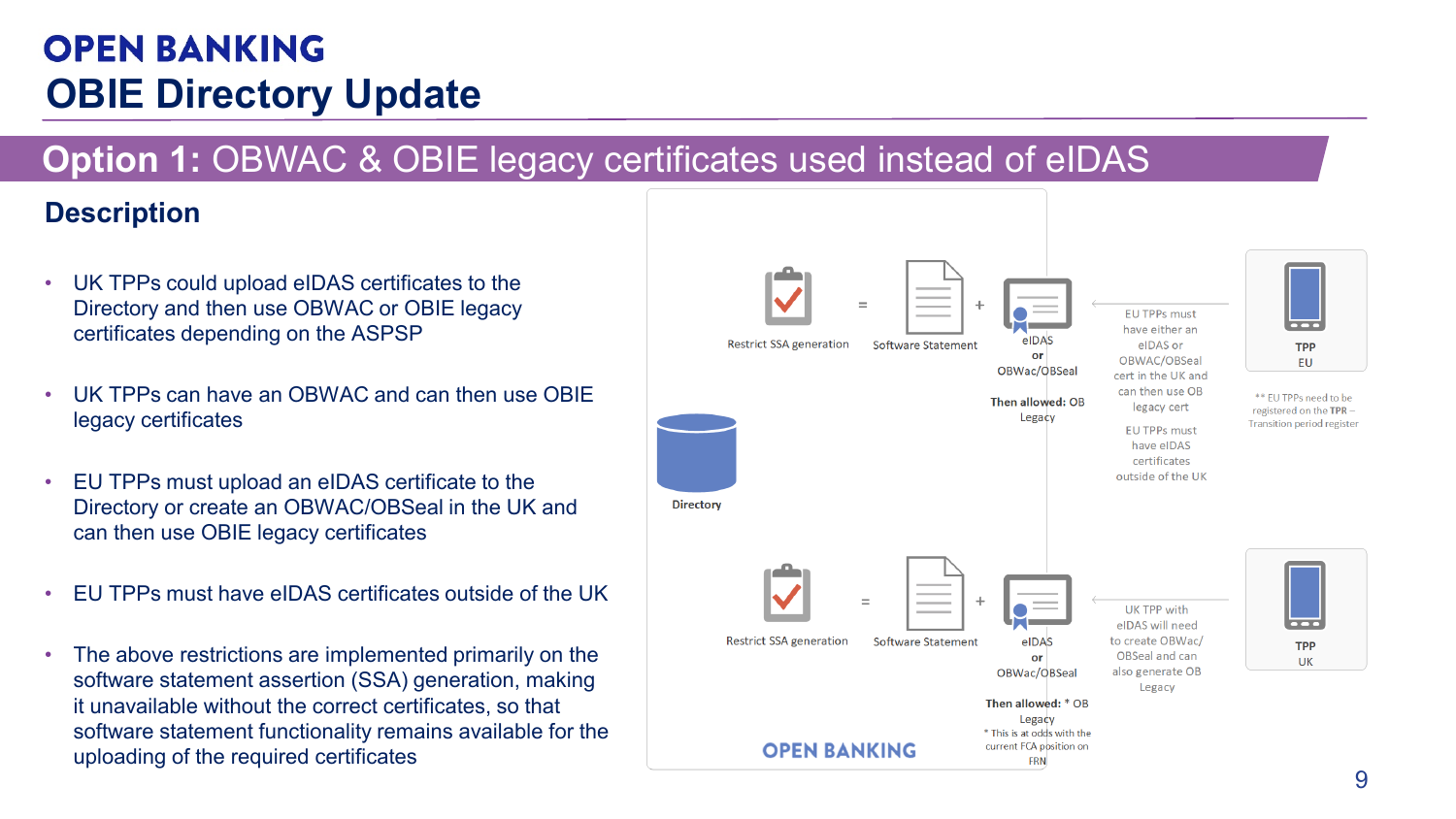### **Option 1:** OBWAC & OBIE legacy certificates used instead of eIDAS

- Agreement is required by the FCA that OBIE legacy certificates can be used once the TPP possesses eIDAS or OBWAC certificates
- Significant cost in development effort
- Some risk of the solution not being available by 1<sup>st</sup> Jan 2021
- Collement Cons<br>
Magnet Conservation of the CA that OBIE legacy certificates and<br>
the new section of the CA the section of the CA the CA that OBIE is exact to the CA conservation of the SAS of DBVAC certificates<br>
 Sig • Paragraphs 3.8 and 3.9 of the FCA consultation require the certificate used for identification to include the FRN. OBWACs and OBSeals would meet this requirement, but not OBIE legacy certificates. Their consultation is not aligned with our view that TPPs that have an OBWAC/OBSeal can then use an OBIE legacy certificate.

The FCA would have change their direction to support this option.

- We need to be certain that the new rules around certificate validation have been correctly analysed. There is a risk of incorrectly locking out TPPs.
- Given the uncertainty which is likely to continue until late 2020 this option presents a risk of wasted effort or introducing a change that is at odds with the final position of the FCA
- Checks and balances through SSA are only available to ASPSPs that use DCR

#### **ASPSP Impact - Pros**

- Validation provided by OBIE to ensure that TPPs cannot onboard if they do not possess the appropriate certificate where ASPSPs use DCR
- Manual validation supported via API or Directory Frontend Interface where ASPSP registration is manual via a Developer Portal
- No change for OBIE-contracted ASPSPs
- From the 1<sup>st</sup> Jan 2021 any TPP without the appropriate certificate or authorisation will be revoked

#### **ASPSP Impact - Cons**

- ASPSPs not contracted with OBIE would need to support OBWAC/OBSeal or equivalent
- ASPSPs that do not use DCR will not be able to rely on the SSA to ensure TPPs are in possession of a valid certificate

#### **TPP impact – Cons**

- UK TPPs with eIDAS certificates would need to modify their software statements and ensure that the appropriate certificates are in use, i.e. OBWAC with or without OBIE legacy certificates depending on the ASPSP
- TPPs that currently use the same software statement for EU and UK ASPSPs will no longer be able to do so - this will lead to a new software statement and loss of consents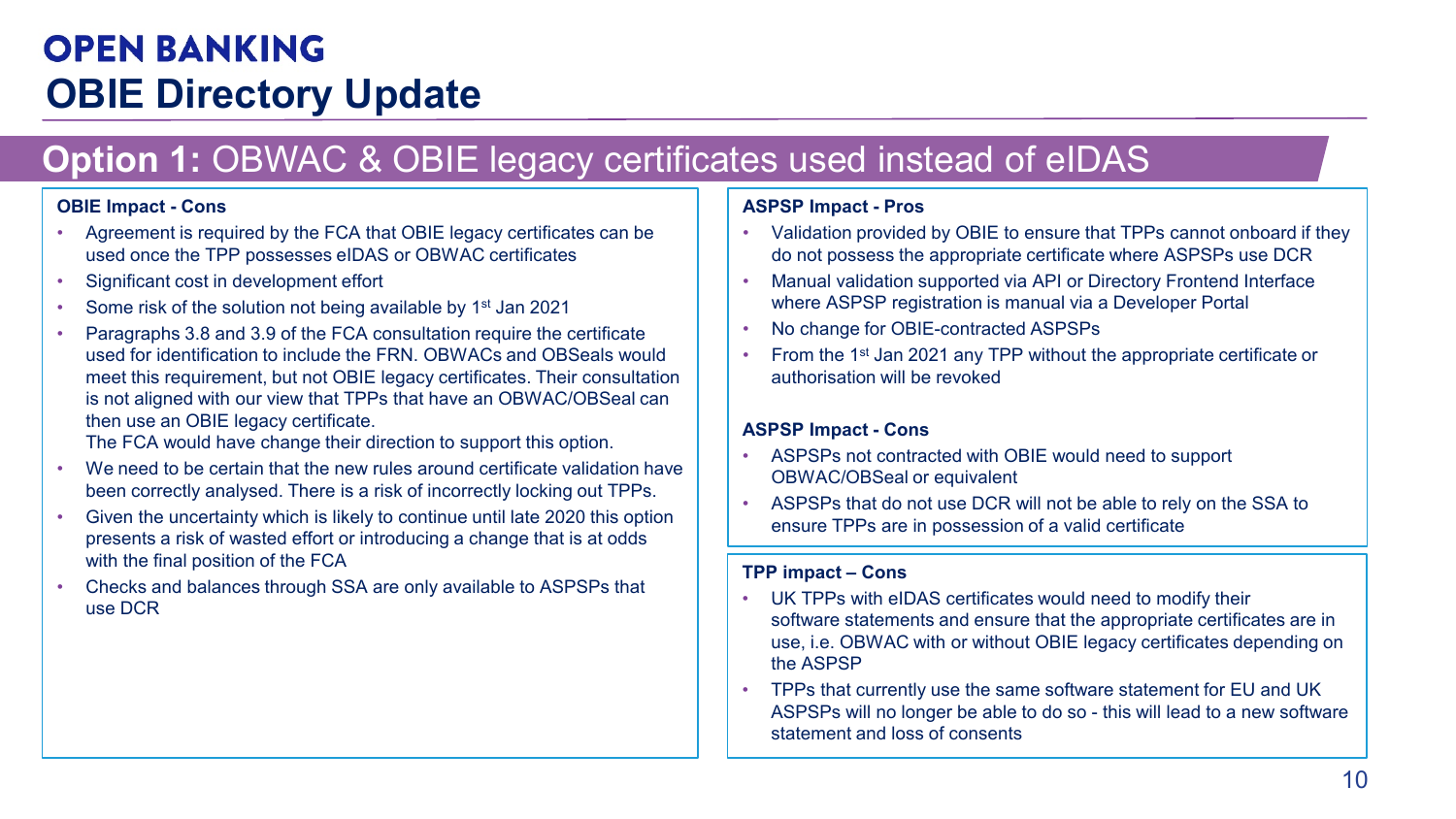### **Option 2:** TPPs self-manage certificate usage

### **Description**

- TPPs can choose which certificate type they use against a software statement, i.e. current restrictions that were imposed on 13<sup>th</sup> March 2020 are removed
- An additional endpoint is provided: an enhanced version of the CVS that returns additional data that states if the certificate can be used in the ASPSP's jurisdiction

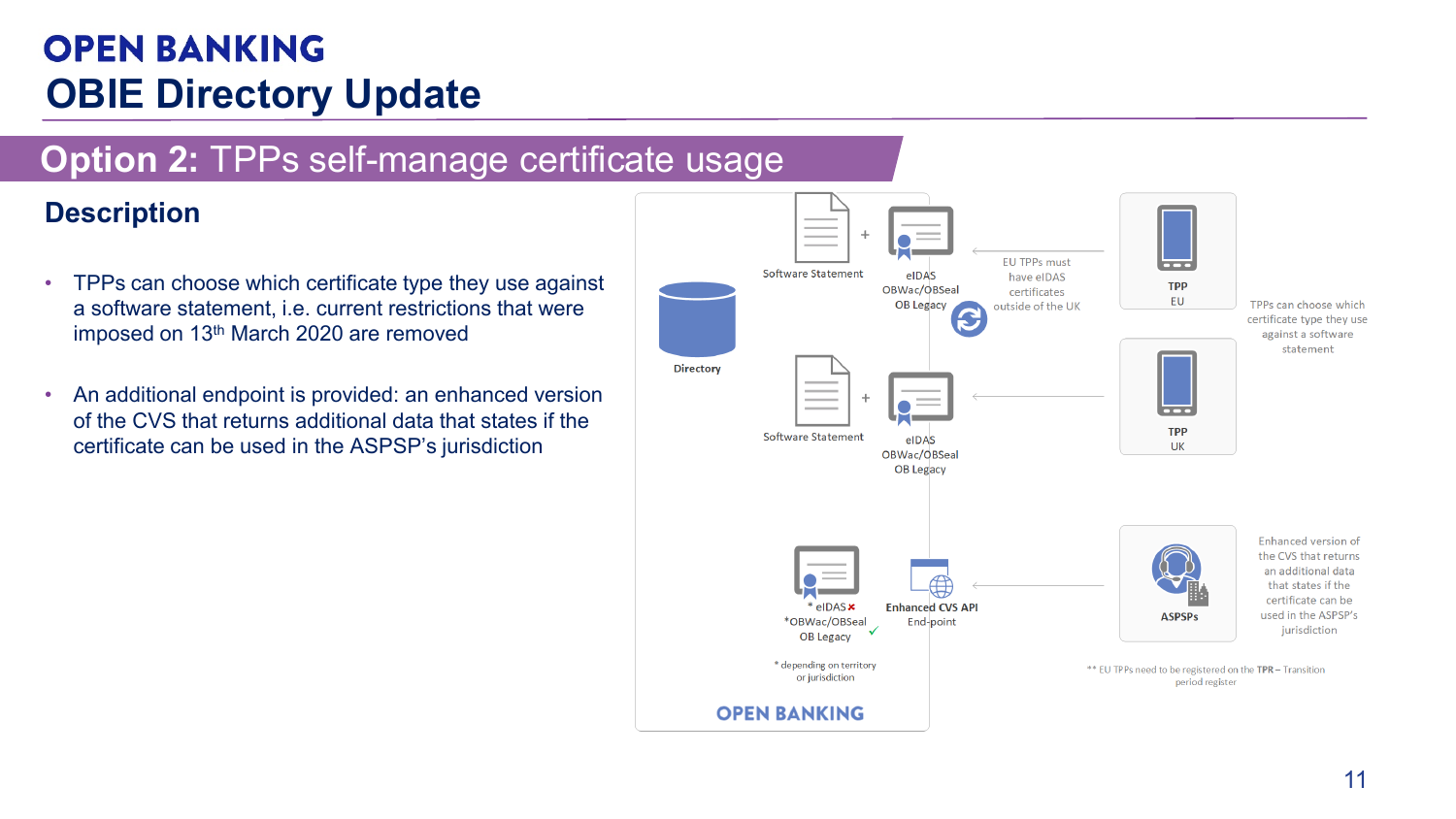### **Option 2:** TPPs self-manage certificate usage

Minor configuration change in Directory and implementation of a new service

#### **OBIE Impact - Pros**

- A feature flag to remove the restriction is already deployed and used
- Lowest cost in development effort
- High degree of certainty that solution is available by 1<sup>st</sup> Jan 2021
- Given the uncertainty which is likely to continue until late 2020 this option presents the least risk of wasted effort or introducing a change that is at odds with the final position of the FCA
- CHAI **Change**<br>
CHAI **Change in Directory and implementation of a new service<br>
CHAI Impact <b>Pros**<br>
CHAT IMMORE IMPACT AND CONTINUE IMPACT A SERVICT **CHANGE IMPACT AND CONTINUE IMPACT ASSES**<br>
The convertisor of the deve • Given the uncertainty, this option provides a solution that is flexible enough for TPPs and ASPSPs to adapt to the outcome of the consultation and changes

#### **OBIE Impact - Cons**

• The CVS may see significantly more traffic than it currently does. OBIE would need to ensure that it is sufficiently engineered and optimised to deal with the additional traffic and has sufficient availability and scalability

#### **ASPSP Impact - Change**

• Low / Optional - ASPSPs can carry out their own impact assessments and choose to use the new service if they desire

#### **ASPSP Impact - Pros**

- No mandatory change for ASPSPs
- OBIE solution is likely to be delivered prior to Christmas code freeze

#### **ASPSP Impact - Cons**

- ASPSPs not contracted with OBIE would need to support OBWAC/OBSeal or equivalent
- OBIE would need to ensure that EU-based ASPSPs understand that software statements do not guarantee the presence of an eIDAS certificate

#### **TPP Impact - Change**

• No impact

#### **TPP Impact - Pros**

• No changes required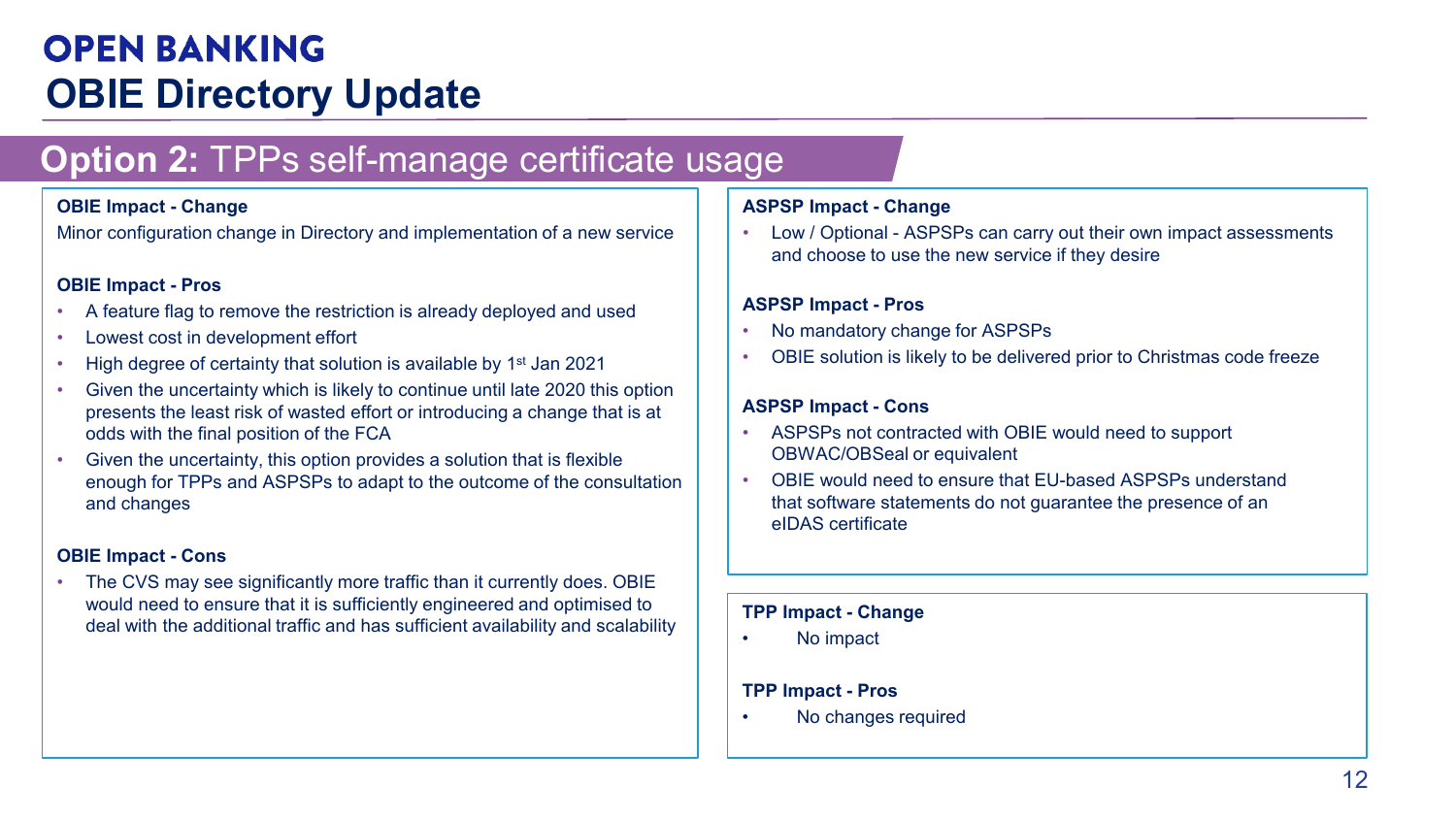### **Option 3:** Disable eIDAS usage for all TPPs

### **Description**

- Discontinue the use of eIDAS certificates for UK-based ASPSPs, i.e. UK and EU TPPs cannot upload eIDAS certificates to the Directory
- UK and EU TPPs would use OBWAC/OBSeal and/or OBIE legacy certificates
- EU TPPs must have eIDAS certificates outside of the UK

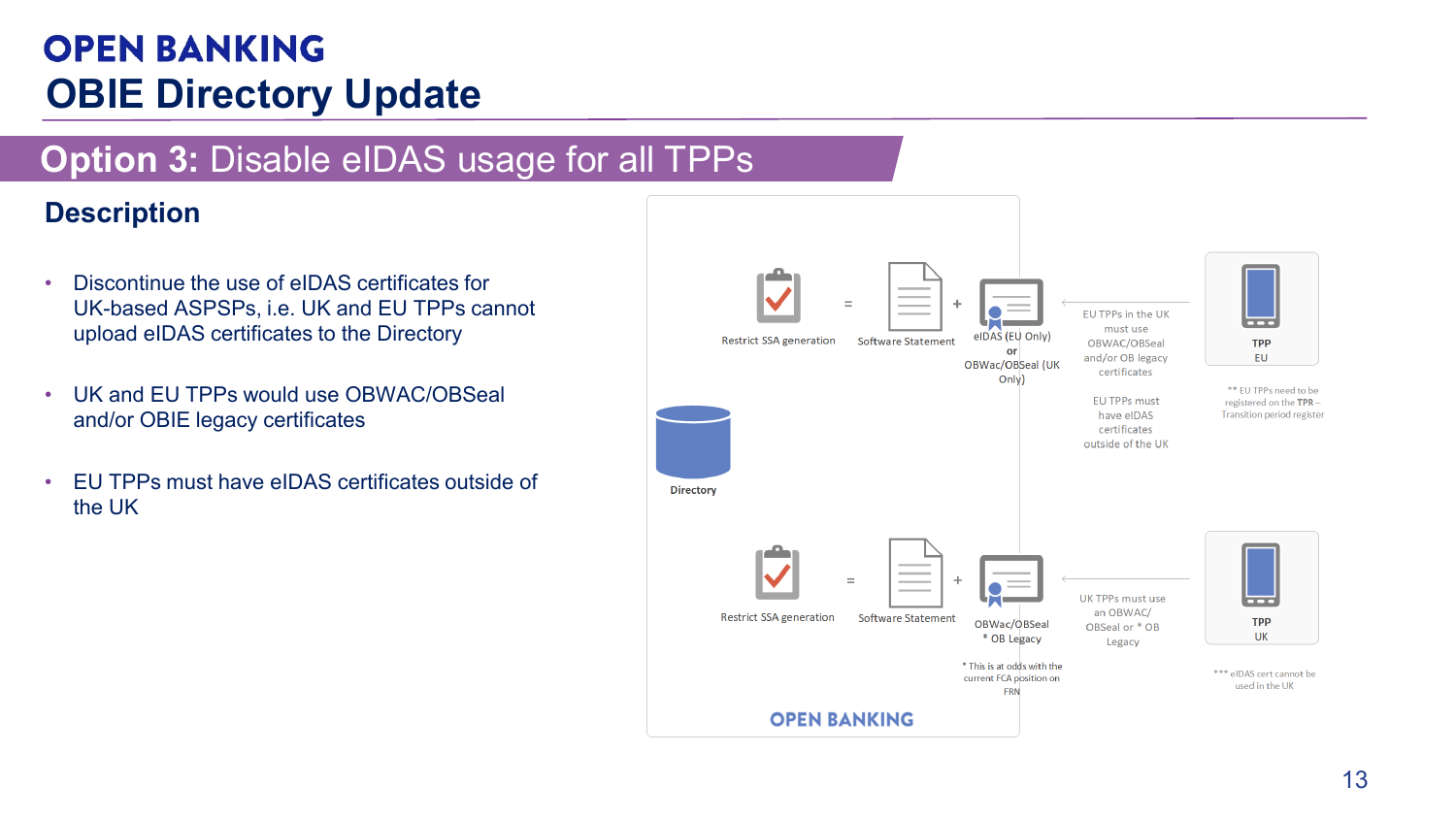### **Option 3:** Disable eIDAS usage for all TPPs

• Much simpler business logic change than disabling eIDAS usage for UK TPPs

#### **OBIE Impact - Cons**

- **OBIE legacy -entiries and Society and Society and Society and Society and Society and Society and Society and Society and Society and Society and Society and Society and Society and Society and Society and Society and S** • The FCA's consultation [document](https://www.fca.org.uk/publication/consultation/cp2018-quarterly-consultation-paper-no-29.pdf) (section 3.9) states that alternative certificates must contain the TPP's National Competent Authority and registration number (FRN) in Para 3.8 and 3.9. This rules out the use of OBIE legacy certificates. The FCA would need to change its direction
- High cost in development effort
- Risk of the solution not being available by 1st Jan 2021
- The FCA consultation Para 3.7 does not follow this route and instead suggests the use of "eIDAS + 1 another". The FCA would need to change its direction to support this option
- Given the uncertainty which is likely to continue until late 2020 this option presents a risk of wasted effort or introducing a change that is at odds with the final position of the FCA

#### **ASPSP Impact - Pros**

• Opportunity for ASPSPs to significantly simplify their network landing zones by removing the requirement for eIDAS support

#### **ASPSP Impact - Cons**

- Possibly substantial changes to ASPSP stack
- ASPSPs may not be able to implement their changes prior to Christmas code freeze
- ASPSPs not contracted with OBIE would need to support OBWAC/OBSeal or equivalent

#### **TPP Impact - Cons**

• Migration / discontinuity for TPPs that currently use eIDAS certificates in the UK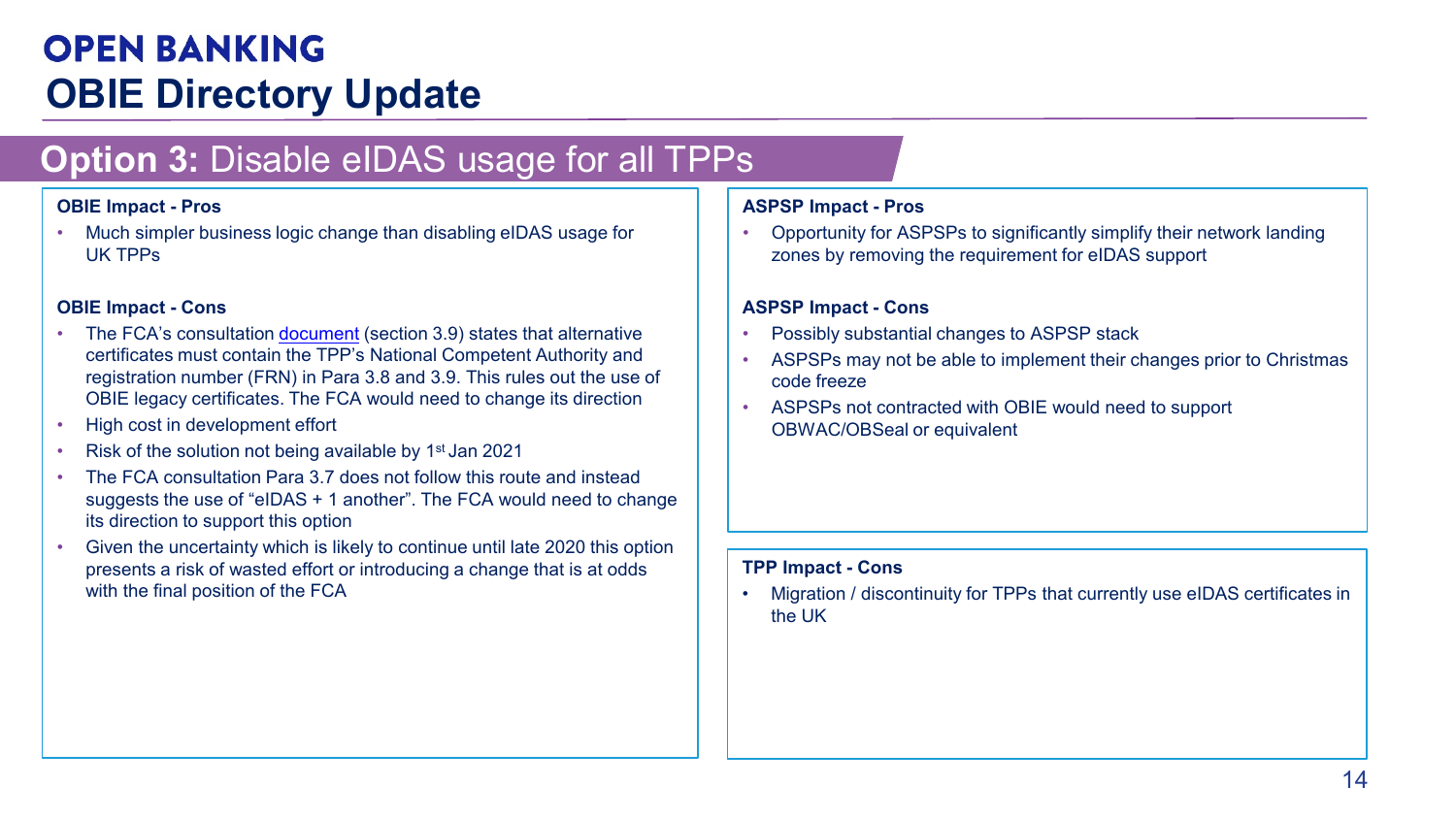### **Option 4:** Disable eIDAS usage for UK TPPs

### **Description**

- UK TPPs cannot use eIDAS certificates in the UK
- UK TPPs must use OBWAC/OBSeal and/or OBIE legacy certificates
- EU TPPs must have an eIDAS certificate and can then use OBWAC/OBSeal or OBIE legacy certificates in the UK
- EU TPPs must have eIDAS certificates outside of the UK
- The above restrictions are implemented primarily on the software statement functionality, making it unavailable without the correct certificates

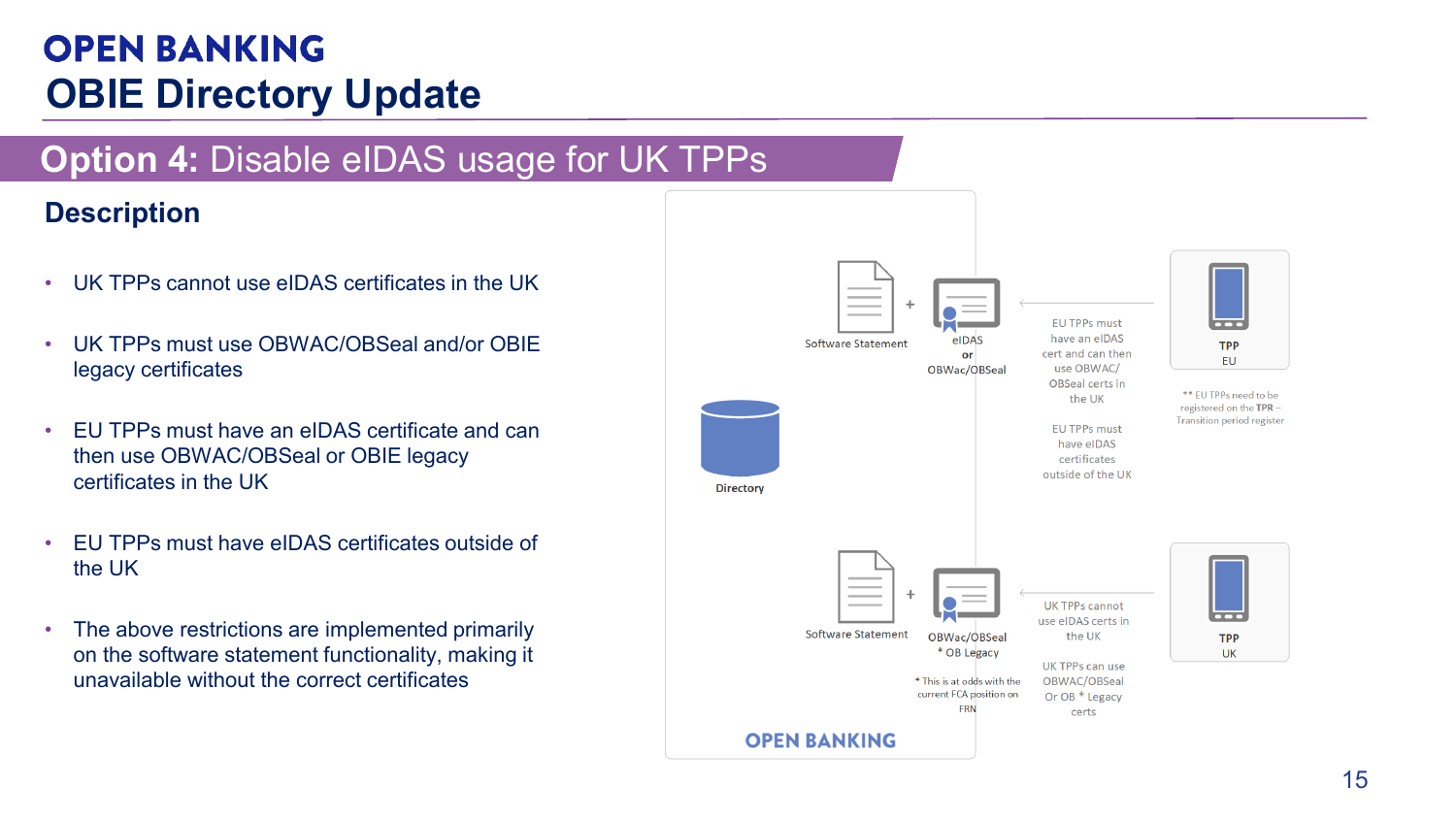### **Option 4:** Disable eIDAS usage for UK TPPs

- The FCA's consultation [document](https://www.fca.org.uk/publication/consultation/cp2018-quarterly-consultation-paper-no-29.pdf) (section 3.9) states that certificates must contain the TPP's National Competent Authority and registration number (FRN). This rules out the use of OBIE legacy certificates
- **OBIE Impact Cons<br>
 The FCA's consultation <u>document</u></u> (section 3.9) states that certificates<br>
 ASPSFs may not be able to implement their changes prior to Christmas<br>
must consultant PIP's Nation Dompeten Authority and** • The FCA consultation Para 3.7 does not follow this route and instead suggests the use of "eIDAS + 1 another". The FCA would need to change its direction to support this option
- Highest cost in development effort
- Very high risk of the solution not being available by 1st Jan 2021
- Given the uncertainty which is likely to continue until late 2020 this option presents a risk of wasted effort or introducing a change that is at odds with the final position of the FCA

#### **ASPSP Impact - Cons**

- ASPSPs may not be able to implement their changes prior to Christmas code freeze
- ASPSPs not contracted with OBIE would need to support OBWAC/OBSeal or equivalent

#### **TPP Impact - Cons**

• Migration / discontinuity for TPPs that currently use eIDAS certificates in the UK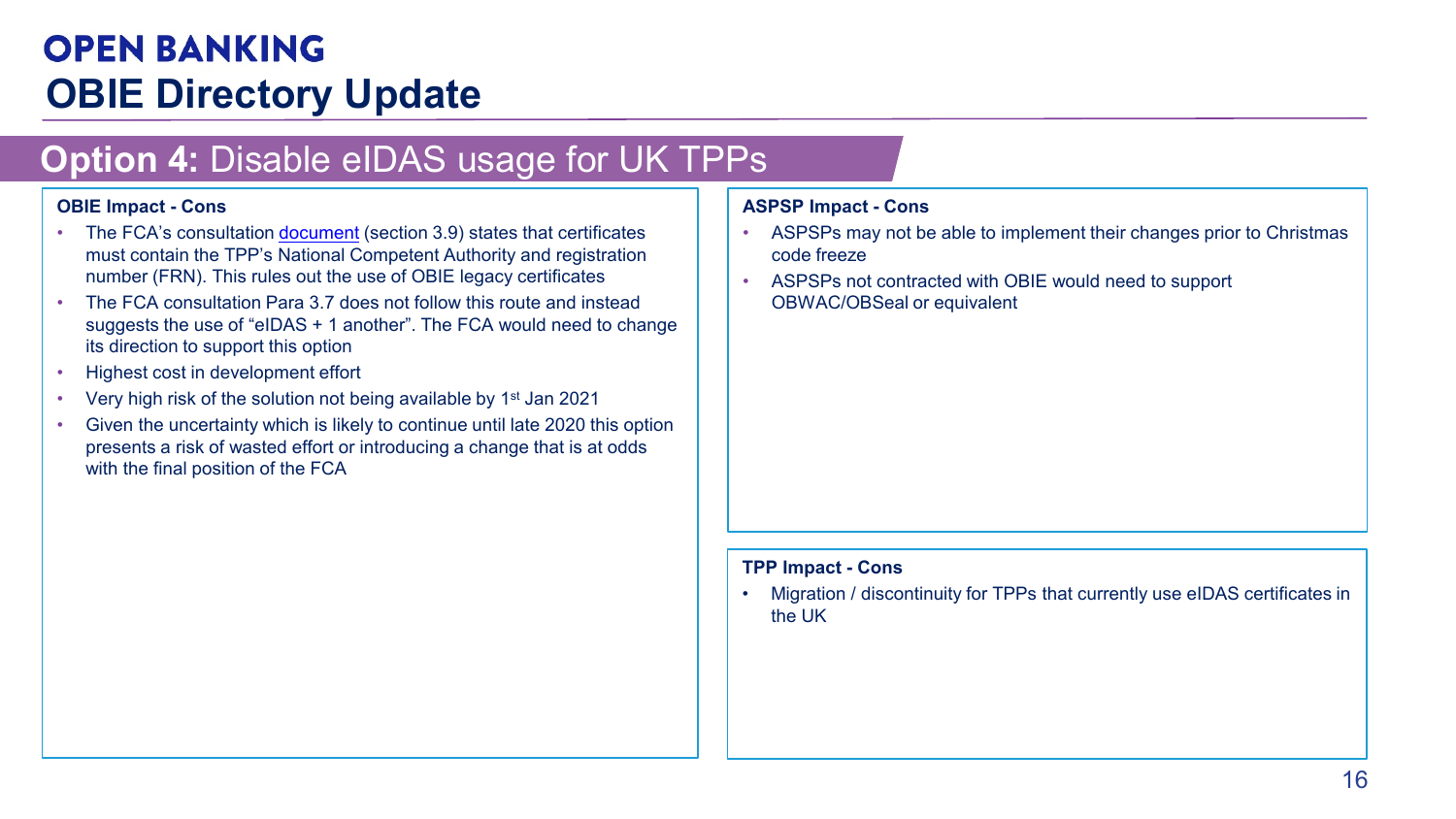<span id="page-16-0"></span>This section of the document provides a 'replay' of the Questions that were raised on the OBIE's consultation webinar on the 15th September, as well as answers from the OBIE team.

Please use the navigation below to jump directly to the most relevant section for you.

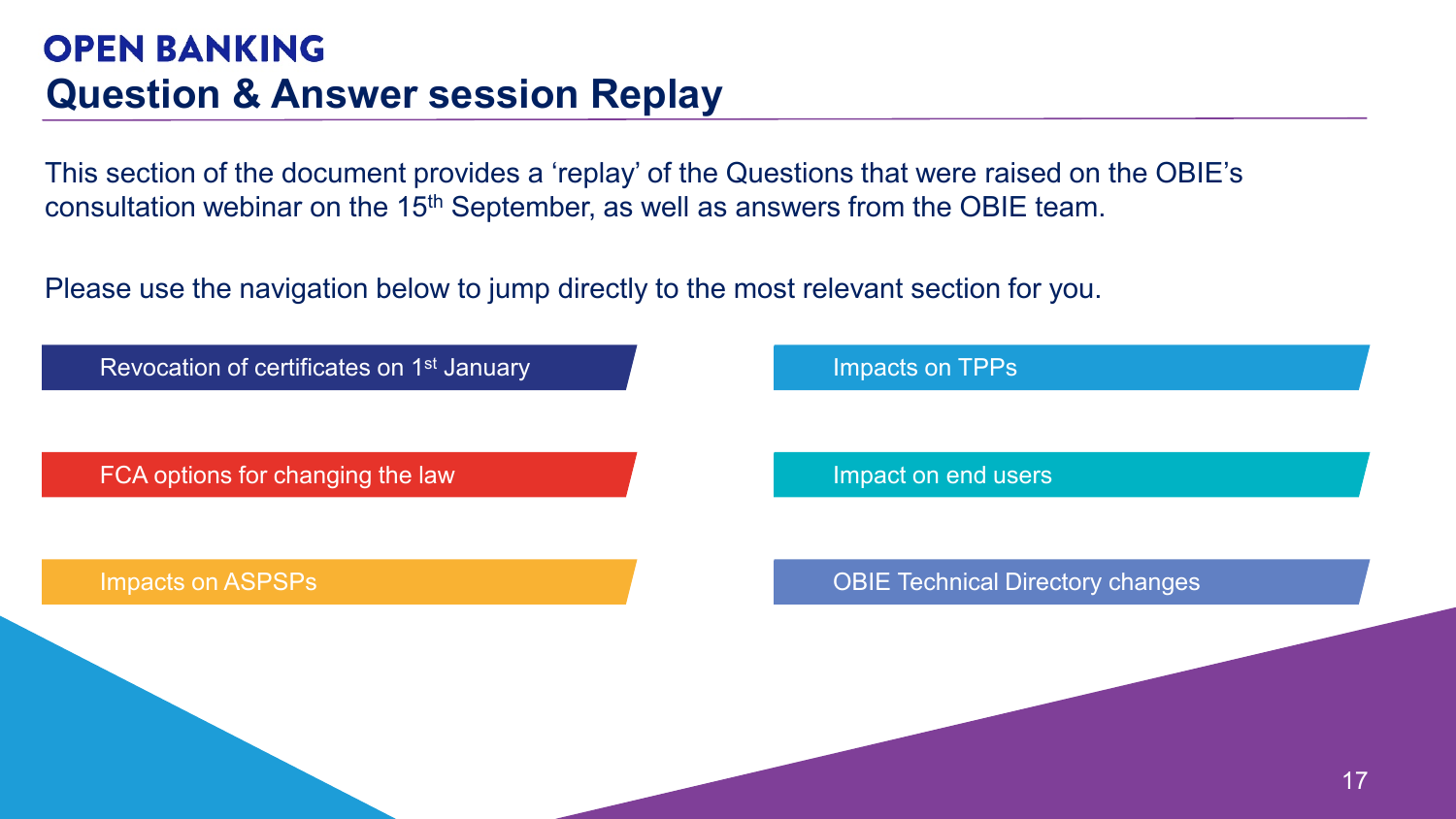**Back to [Q&A menu](#page-16-0)**

**Question:** Are we sure that all QTSPs will revoke UK TPP PSD2 eIDAS certificates on the 1st of January 2021?

**Answer:** There is still some discussion within the industry.

At one end of the spectrum, it remains unclear whether the EBA have regulatory (or other) oversight over individual QTSPs. There have been indications that a number of QTSPs would like to continue offering services.

At the other end of the spectrum, there is certainly a view that all certificates will be automatically revoked.

In practice, the reality may well land somewhere in the middle of these two ends of the spectrum.

<span id="page-17-0"></span>**Section 1: Revocation of certificates on 1<sup>st</sup> January<br>
Q&A me<br>
Q&A me<br>
Q&A me<br>
Answer: There is still some discussion within the industry.<br>
At one end of the spectrum, it remains undear whether the EBA have regulatory (o** From a risk-management perspective, the chance that eIDAS certificates may not be revoked, is too big a gamble to take for the OBIE ecosystem.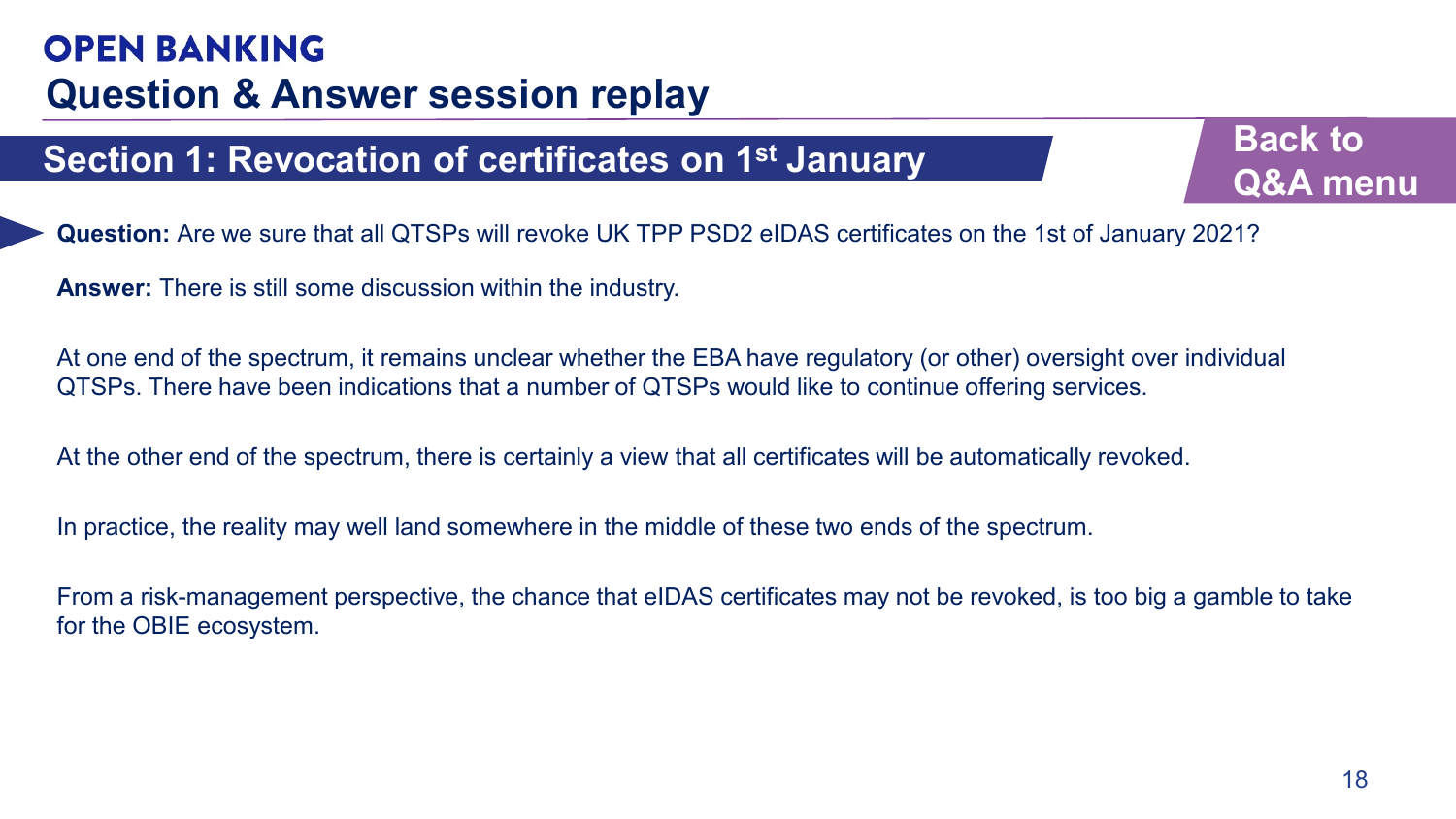**Back to [Q&A menu](#page-16-0)**

**Question:** What will happen to existing banking connections using eIDAS certificates on the 1<sup>st</sup> January 2021?

**Example 1: Revocation of certificates on 1st January**<br> **CASA mexet in the 1st January COSA**<br> **CASA mexet in the starting banking connections using eIDAS certificates on the 1st January 2021?**<br> **ABA mexet:** This will depen **Answer:** This will depend significantly on the findings and outputs from [the FCA's consultation](https://www.fca.org.uk/publication/consultation/cp2018-quarterly-consultation-paper-no-29.pdf), and what alternative solutions are allowable.

The consultation will remain open until the 5<sup>th</sup> October 2020.

OBIE welcomes the consultation on eIDAS certificates, and will be submitting our own response in due time. We encourage members of our ecosystem to submit their own responses also.

**Question:** What about passporting, under the FCA's Temporary Permissions Regime?

**Answer:** The EBA statement is based on the assumption that passporting will conclude at the end of 2020.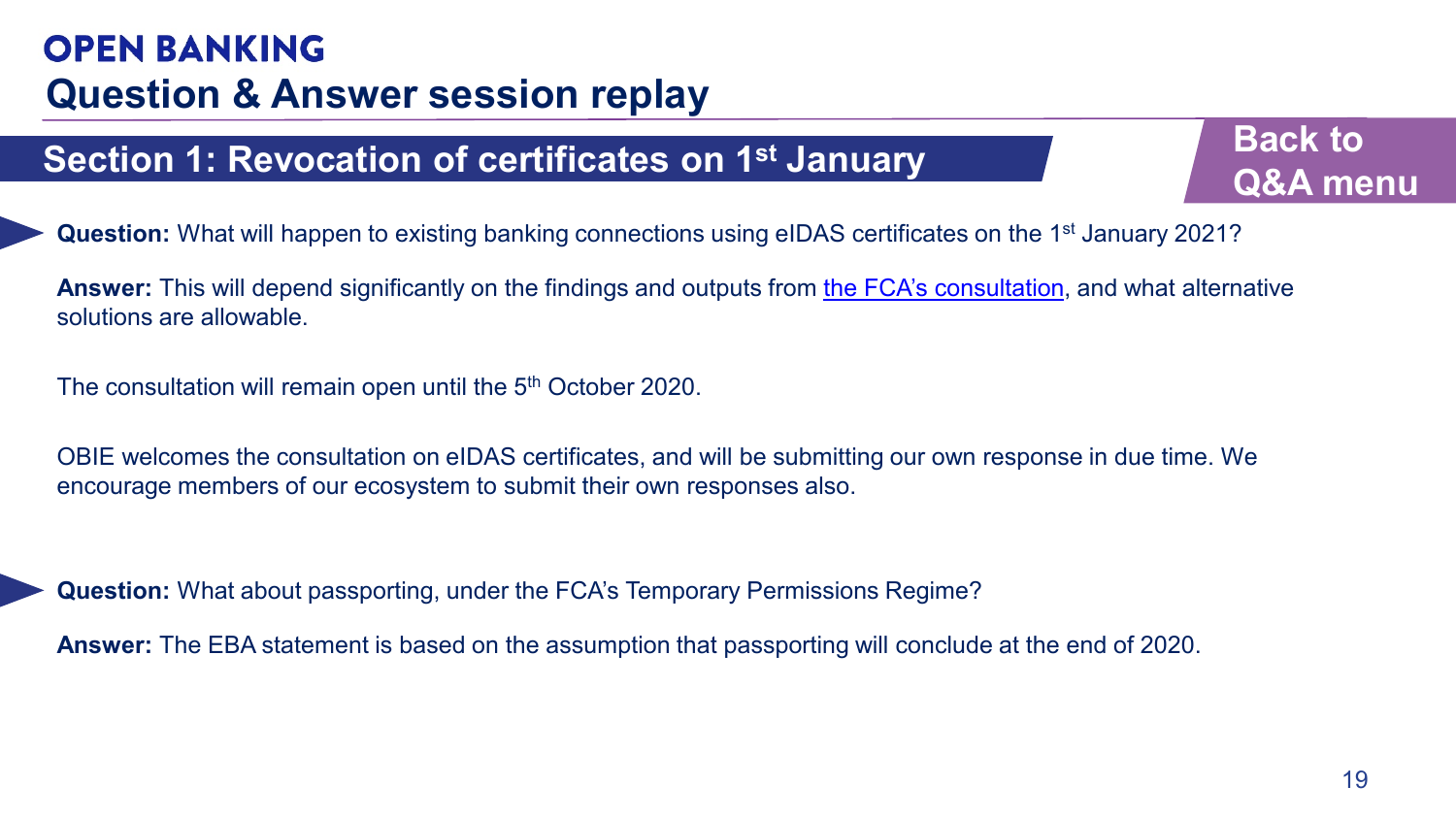**Back to [Q&A menu](#page-16-0)**

**Question:** What is the likelihood of any extension to the use of eIDAS certificates?

**Answer:** Indications from the EBA and the European Commission are that they are not currently examining, or working to facilitate, any extension of the current deadline of midnight on 31<sup>st</sup> December, 2020.

**Question:** I'd like to learn more about the results of the ASPSP survey data

**Example 1: Revocation of certificates on 1st January**<br> **Q&A me**<br> **Q&A me**<br> **Q&A mexer:** Indications from the EBA and the European Commission are that they are not currently examining, or working<br>
to facilitate, any extens **Answer:** The results from both surveys are included in this document. Members of the OBIE ecosystem should contact their IES representative for any further detail.

**Question:** As an ASPSP, will I need to support both eIDAS certificates for EU TPPs, as well as the alternative solution for UK TPPs?

**Answer:** The current wording of the FCA Consultation points to UK ASPSPs being expected to support both eIDAS certificates, and the alternative form of TPP certification once agreed.

We encourage members of our ecosystem to submit their own responses to the Consultation.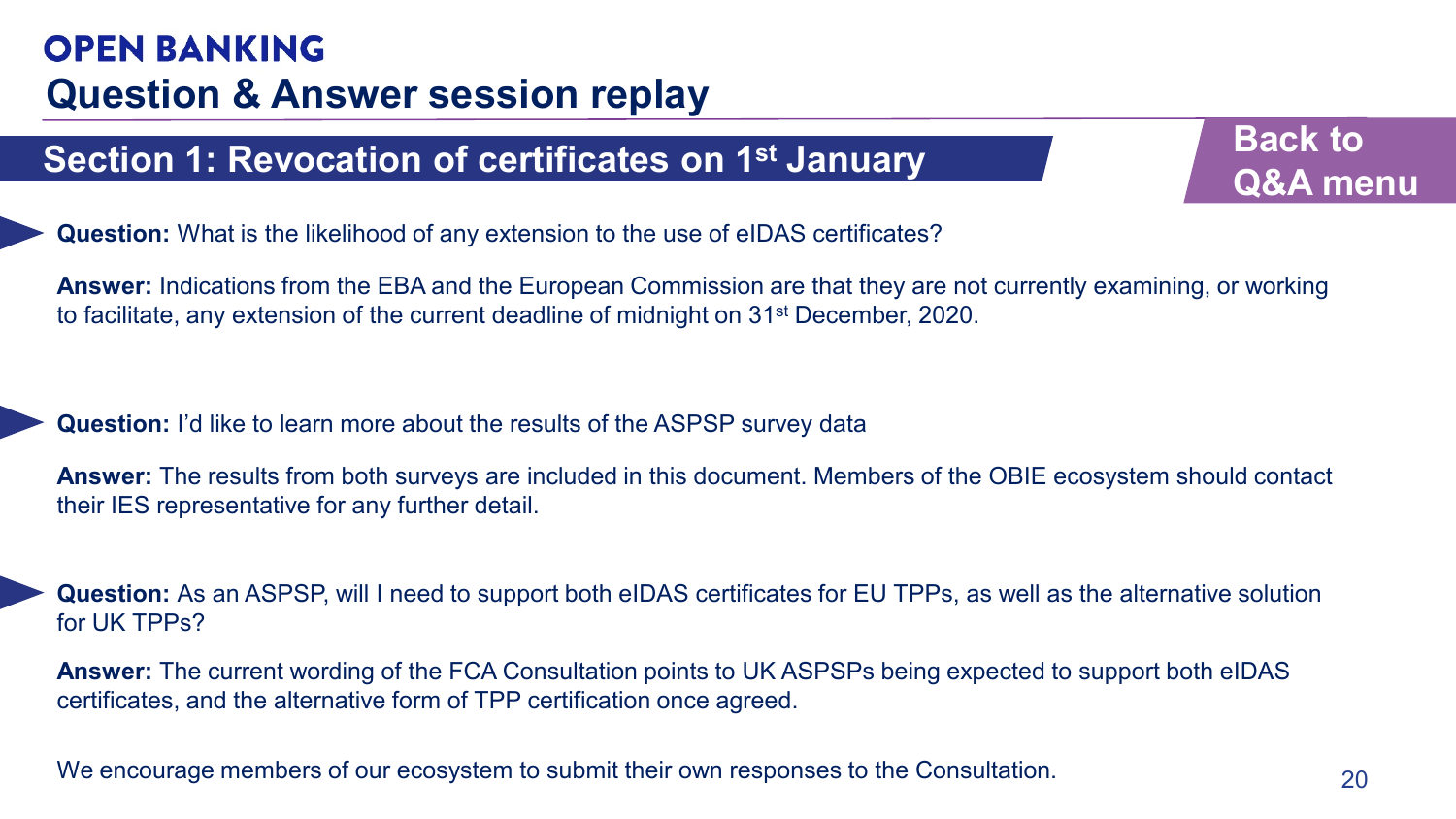**Back to [Q&A menu](#page-16-0)**

**Question:** What will the impact be should TPPs and Banks have to swap certificates within a short timeframe?

**Example 1: Revocation of certificates on 1st January**<br> **CARA me**<br> **Q&A me**<br> **Q&A me**<br> **Answer:** The results of our survey point to different ASPSPs having different implementations. There are some<br>
permutations, such as m **Answer:** The results of our survey point to different ASPSPs having different implementations. There are some permutations, such as moving a TPP customer from an eIDAS certificate to an appropriately-configured QWAC, that should result in low risk of a breaking change to the end user experience. However, the variation in implementations make this hard to predict.

We recognise that there are potential issues on a per-firm basis, and encourage ecosystem members to engage with us proactively with the aim of laying the foundations for as smooth a transition as possible.

The aim will be to achieve a balance between avoiding breaking changes as a consequence of prescriptive new requirements, and supporting the ecosystem move to the new requirements with minimal disruption.

The OBIE has expressed this to the FCA, and we encourage members of our ecosystem to submit their own responses to the Consultation.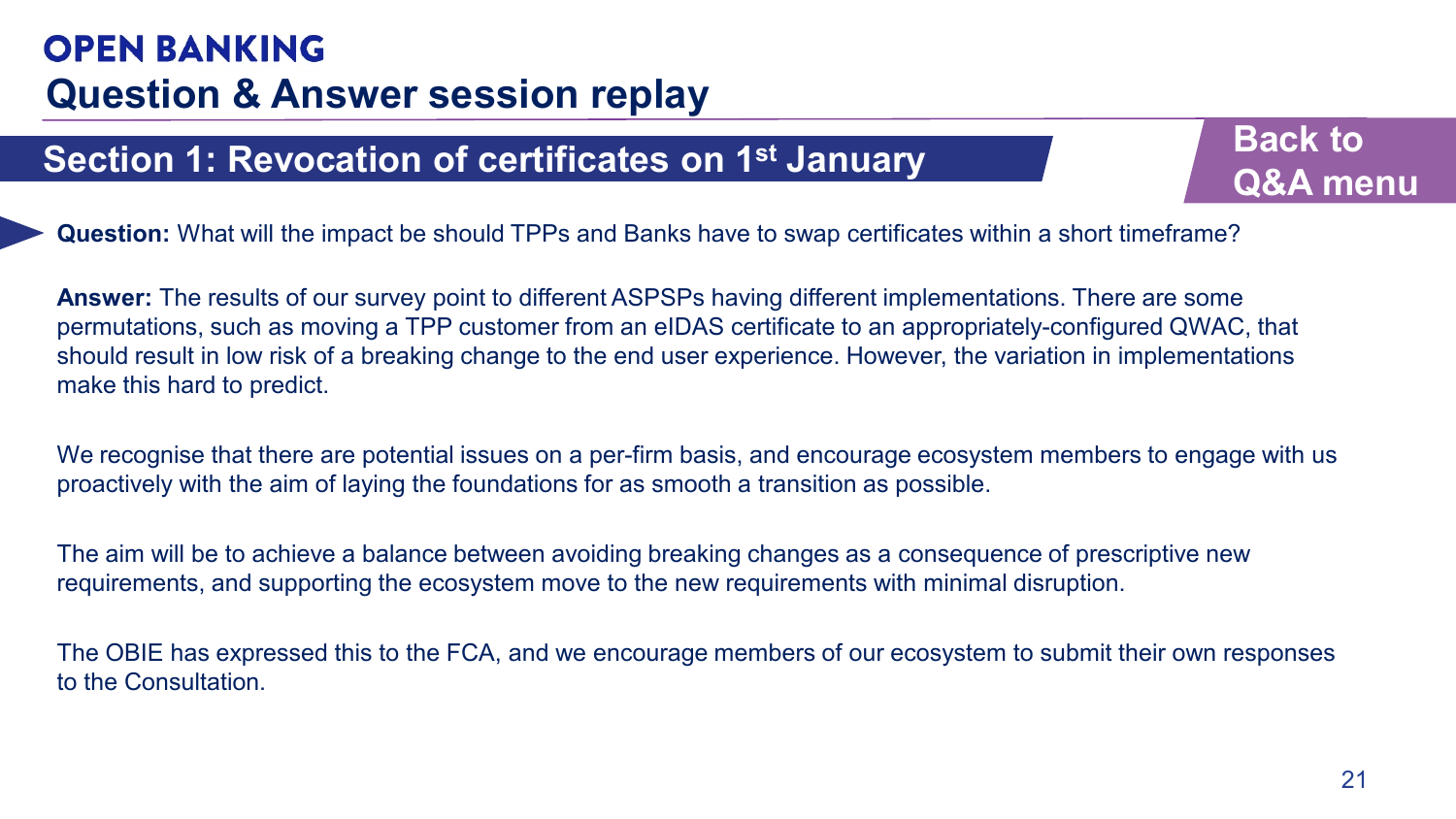

**Question:** What actions are the FCA taking, to try to minimise disruption to the ecosystem?

**Answer:** The FCA representative on the call reported historic engagements with the EU Commission and the EBA.

<span id="page-21-0"></span>**Example 122 FCA options for changing the law**<br> **Q&A me**<br> **Answer:** The FCA representative on the call reported historic engagements with the EU Commission and the EBA.<br>
There are organing discussions in the run up to the There are ongoing discussions in the run up to the 5<sup>th</sup> October with a range of trade bodies, and are committed to moving as quickly as possible, within the specific governance constraints and processes in place, to provide clarity to the UK's open banking ecosystem. The FCA representative acknowledged the industry's desire for clarity, welcomed all written responses to the Consultation, and expressed a hope that the Consultation report might be published in November 2020.

**Question:** Will non-English QTSPs be able to issue QWACS or QSealCs to UK TPPs for open banking transactions after 1st January 2021?

**Answer:** Detail around this issue will likely begin to emerge following the FCA report on its Consultation – including requirements around policies and certificate profiles, and requirements for Certification Authorities to fulfil in order to have their certificates trusted.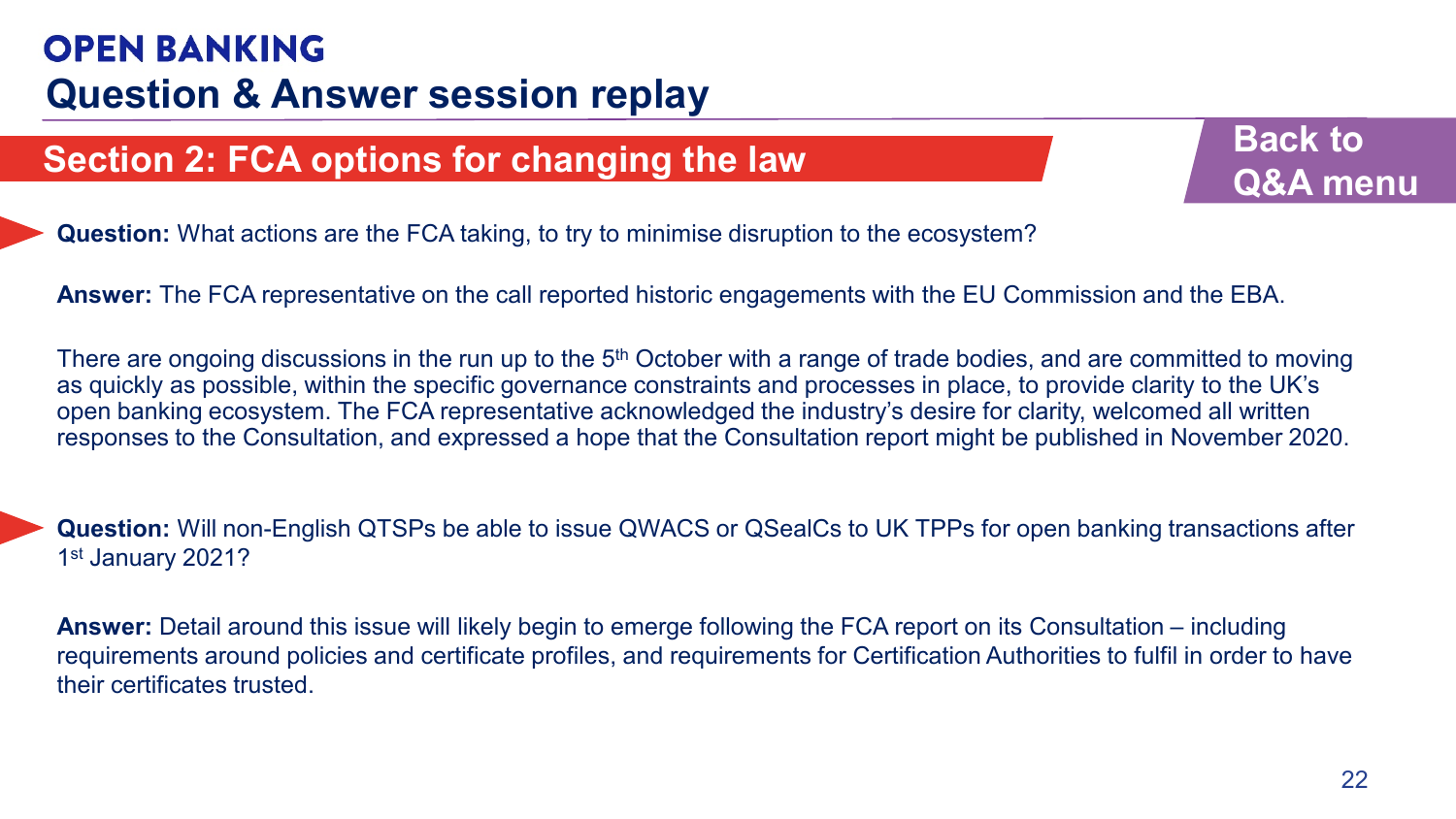**Back to [Q&A menu](#page-16-0)**

**Question:** My firm acts as an ASPSP – what actions should we to take to be compliant with the new rules - do we have to revoke the eIDAS certificates for TPPs registered with us?

**Answer:** The right to revoke a certificate lies with either the firm who owns the certificate, or the certificate authority.

<span id="page-22-0"></span>Section 3: Implications for ASPSPs<br>
Question: My firm acts as an ASPSP – what actions should we to take to be compliant with the new rules - do we have<br>
to revoke the eIDAS certificates for TPPs registered with us?<br>
Answer In the question of whether an ASPSP should refuse connections from a revoked certificate, or other connections, this will depend significantly on the findings and outputs from [the FCA's consultation,](https://www.fca.org.uk/publication/consultation/cp2018-quarterly-consultation-paper-no-29.pdf) and what alternative solutions are allowable.

The consultation will remain open until the 5<sup>th</sup> October 2020.

OBIE welcomes the consultation on eIDAS certificates, and will be submitting our own response in due time. We encourage members of our ecosystem to submit their own responses also.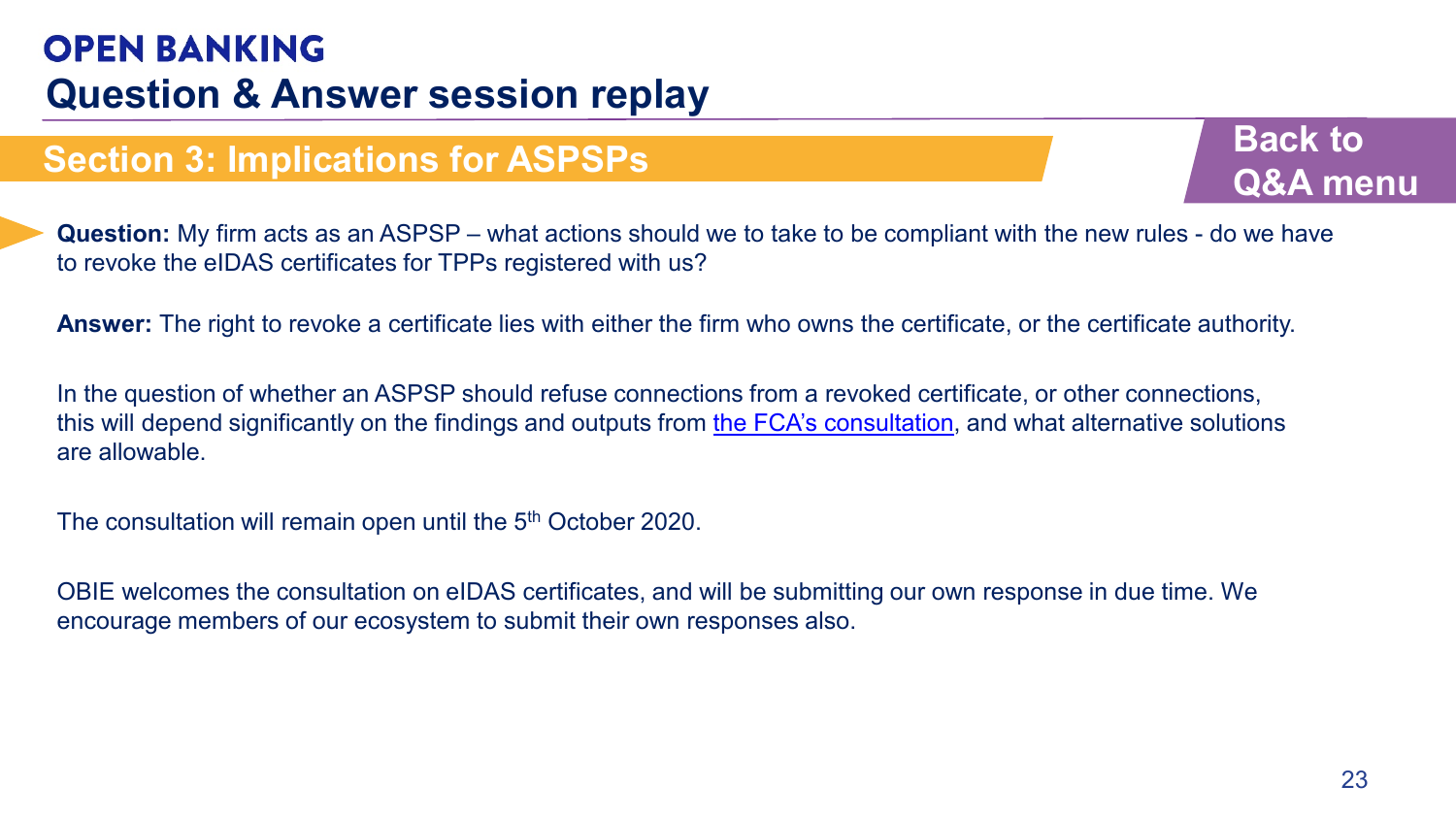**Question:** Is it envisaged that the existing checks carried out by the OBIE Directory will continue to work as they currently do?

**Answer:** We are looking at a variety of options to changes of the Technical Directory (see slides 7-16 of this document) in response to the EBA statement and the output of the FCA Consultation.

**Example 13: Implications for ASPSPs**<br> **Example 2414** Curvently do?<br> **CARA metromity do?**<br> **CARA metromity do?**<br> **Answer:** We are looking at a variety of options to changes of the Technical Directory (see slides 7-16 of th One of those options includes an enhanced Certificate Validation Service (CVS) which would add additional information into the current response, to indicate whether a certificate can be used in the recipient's jurisdiction.

That enhanced service notwithstanding – all the options envisage that the OBIE Directory continues to perform its current functionalities, including TPP authorisations and certificate validation.

Additionally, the FCA's Temporary Permissions Regime (TPR) list will be uploaded into the Technical Directory on the night of the 31st December.

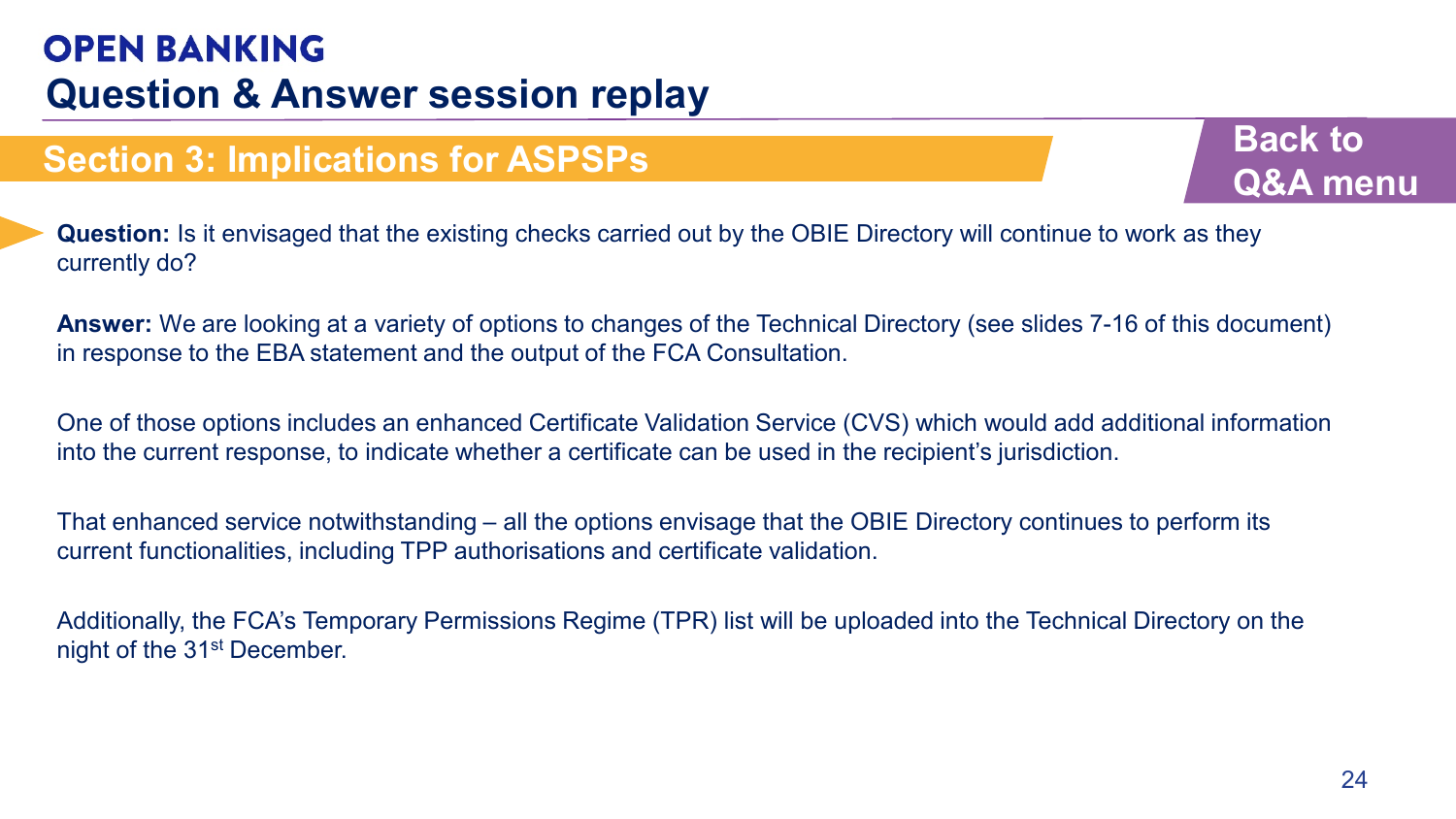**Back to [Q&A menu](#page-16-0)**

**Example 13: Implications for ASPSPs**<br> **Example 25 Algers and SPSP** have to carry out any further explicit checks on the regulatory status of a TPP when they<br>
attempt to on-board?<br> **Answer:** This will depend significantly **Question:** Will the ASPSP have to carry out any further explicit checks on the regulatory status of a TPP when they attempt to on-board?

**Answer:** This will depend significantly on the findings and outputs from [the FCA's consultation](https://www.fca.org.uk/publication/consultation/cp2018-quarterly-consultation-paper-no-29.pdf), and what alternative solutions are allowable.

The consultation will remain open until the 5<sup>th</sup> October 2020.

OBIE welcomes the consultation on eIDAS certificates, and will be submitting our own response in due time. We encourage members of our ecosystem to submit their own responses also.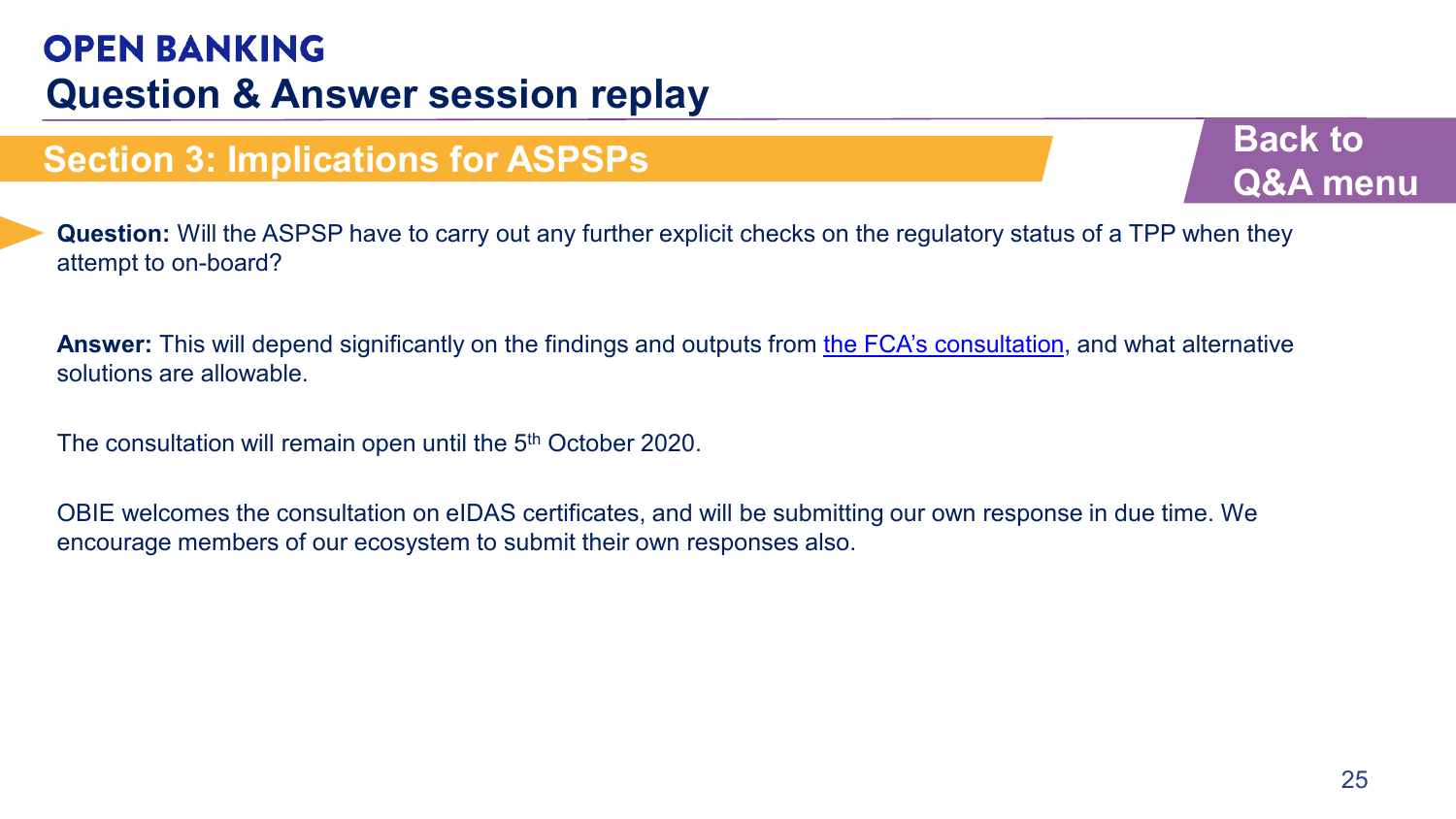**Back to [Q&A menu](#page-16-0)**

**Question:** Is there a possibility that UK ASPSPs will no longer accept OBIE certificates, and only allow EU TPPs with valid eIDAS certificates to access their APIs?

**Answer:** OBIE is working hard to support the ecosystem – including those TPPs who face the challenge of migrating to using OBIE certificates in a manner that maintains existing consents and keeps end user disruption to a minimum.

There is still work to be done – including for those ASPSPs who currently support both eIDAS and OBIE certificates.

A combination of RFC7592 and refresh tokens provide a 'clean' route towards migrating from one certificate issuer to another – firms with questions or requests for further detail are encouraged to contact their IES representative.

As it currently stands, the expectation is that UK ASPSPs will need to accept eIDAS certificates for EU TPPs with TPS and alternative certificates (possibly including but not limited to OBIE certificates) for UK TPPs.

<span id="page-25-0"></span>26**Section 4: Implications for TPPs Question:** Following the deadline on 31st December 2020, will UK-based TPPs continue to use OBIE ETSI certificates to access APIs/account information provided by UK-based ASPSPs?

**Answer:** This will depend significantly on the findings and outputs from [the FCA's consultation](https://www.fca.org.uk/publication/consultation/cp2018-quarterly-consultation-paper-no-29.pdf), and what alternative solutions are allowable.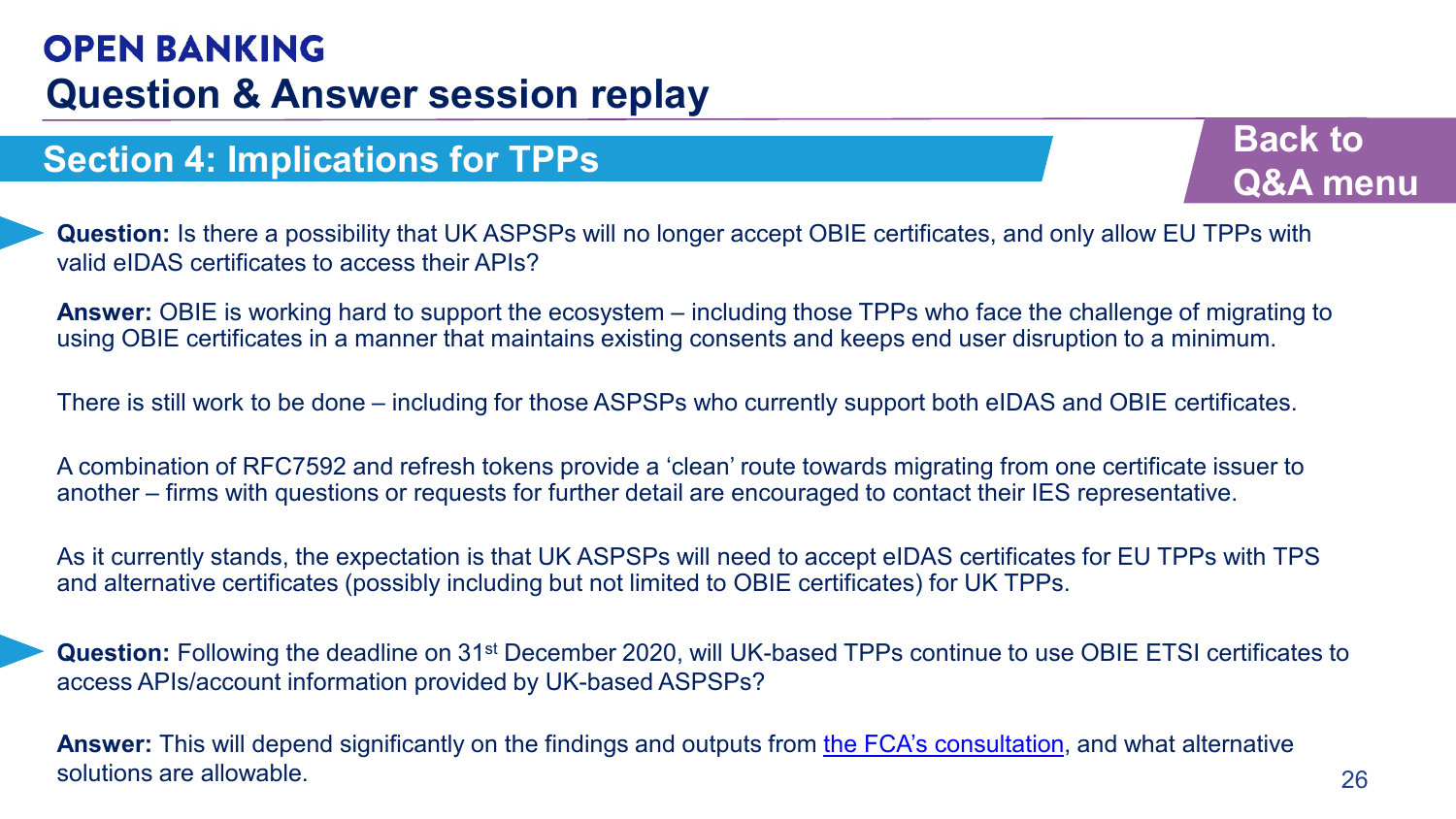

**Question:** We are a start-up and have just purchased eIDAS certificates. Can we get a refund for unused portion?

**Answer:** This will depend primarily on the relationship and contract between a TPP and their QTSP.

**Example 12 Example 21 COLOGY COLOGY COLOGY COLOGY COLOGY COLOGY COLOGY COLOGY COLOGY COLOGY COLOGY COLOGY COLOGY COLOGY COLOGY COLOGY COLOGY COLOGY COLOGY COLOGY COLOGY COLOGY Question:** Can you describe the duration/costs associated with the process of a TPP requesting and receiving an OBIE certificate from the OBIE Directory?

**Answer:** There is no cost in the generation of OBWACS, OBSealCs or OBIE legacy certificates for firms who have enrolled onto the OBIE Directory.

**Question:** We would appreciate any information on how UK companies can continue to work in Europe after our eIDAS certificates are revoked. Will we be required to open an office in Europe in order to do European open banking?

**Answer:** The EBA has stated that firms who wish to do business inside the EEA will require a license issued by a European NCA. Individual NCAs will have different requirements in terms of 'bricks and mortar' offices.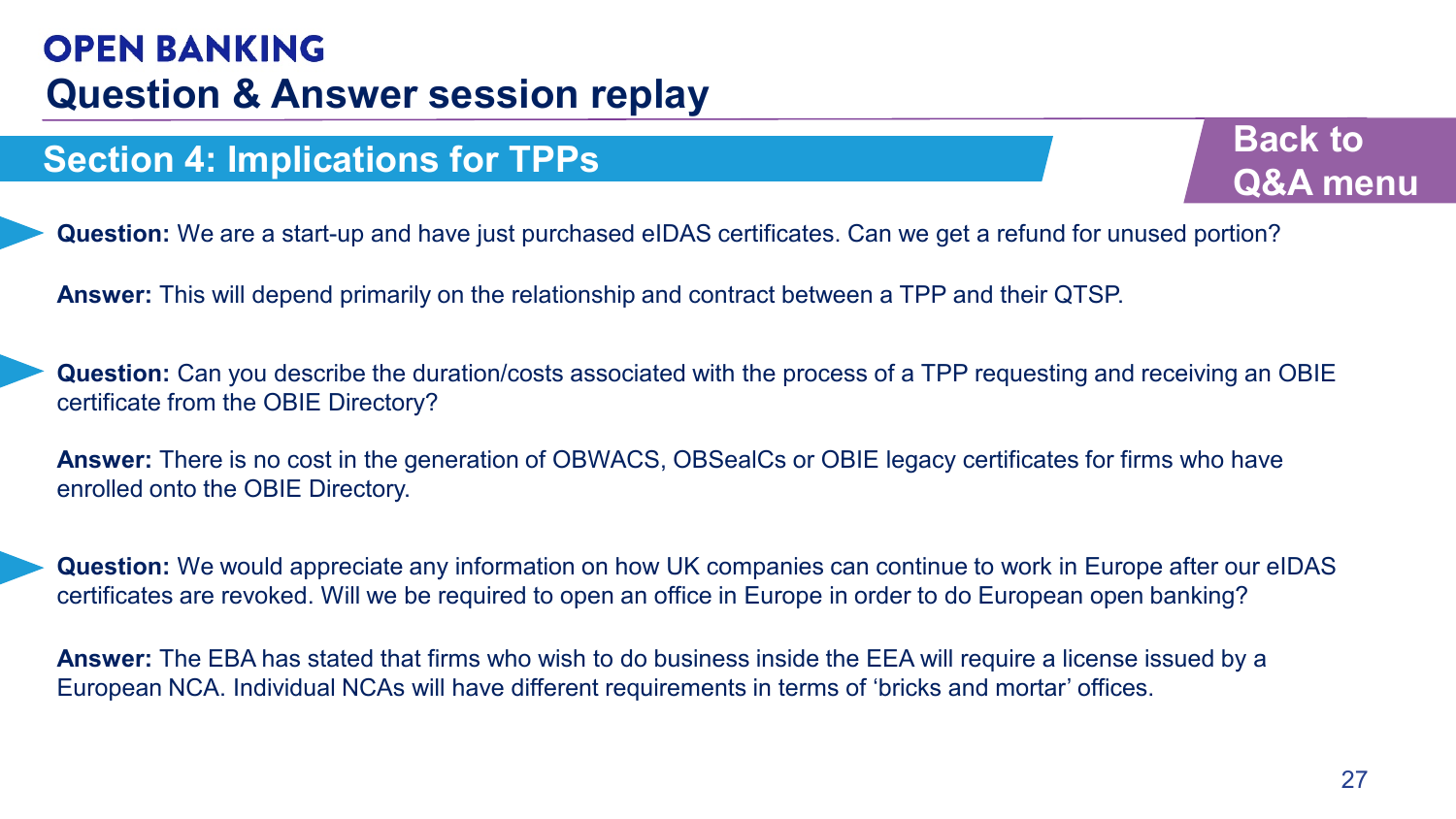

**Question:** Will end users lose access to their open banking-enabled applications from January 1st 2021?

<span id="page-27-0"></span>**Example 15: Implications for end users**<br> **Example 16:** The connection between PSU and TPP app should remain unchanged. What may change is that the PSU may<br>
lose the connection between PSU and TPP app should remain unchang **Answer:** The connection between PSU and TPP app should remain unchanged. What may change is that the PSU may lose the connection between their TPP app and their bank account. Assuming that the TPP/ASPSP are allowed (by FCA) to implement an alternative form of identification, then the connection to the bank account should still be possible.

#### **Question:** Will all PSUs have to reconnect their bank accounts to these apps?

**Answer:** Possibly. This depends on what alternative form of certificate is used by the TPP/ASPSP and whether the ASPSP can make this change in a way which does not require the PSU to reauthenticate. Ideally no PSUs will have to reauthenticate and services will not be disrupted, but this may not be the case for all users/apps.

**Question:** If PSUs do have to reconnect, will this be the same (I.e. shorter) re-authentication flow or a full journey as if setting up a new consent?

**Answer:** Possibly. Again, this depends on the changes made by TPPs/ASPSPs. It should certainly be possible for the shorter journeys to be enabled if/where needed.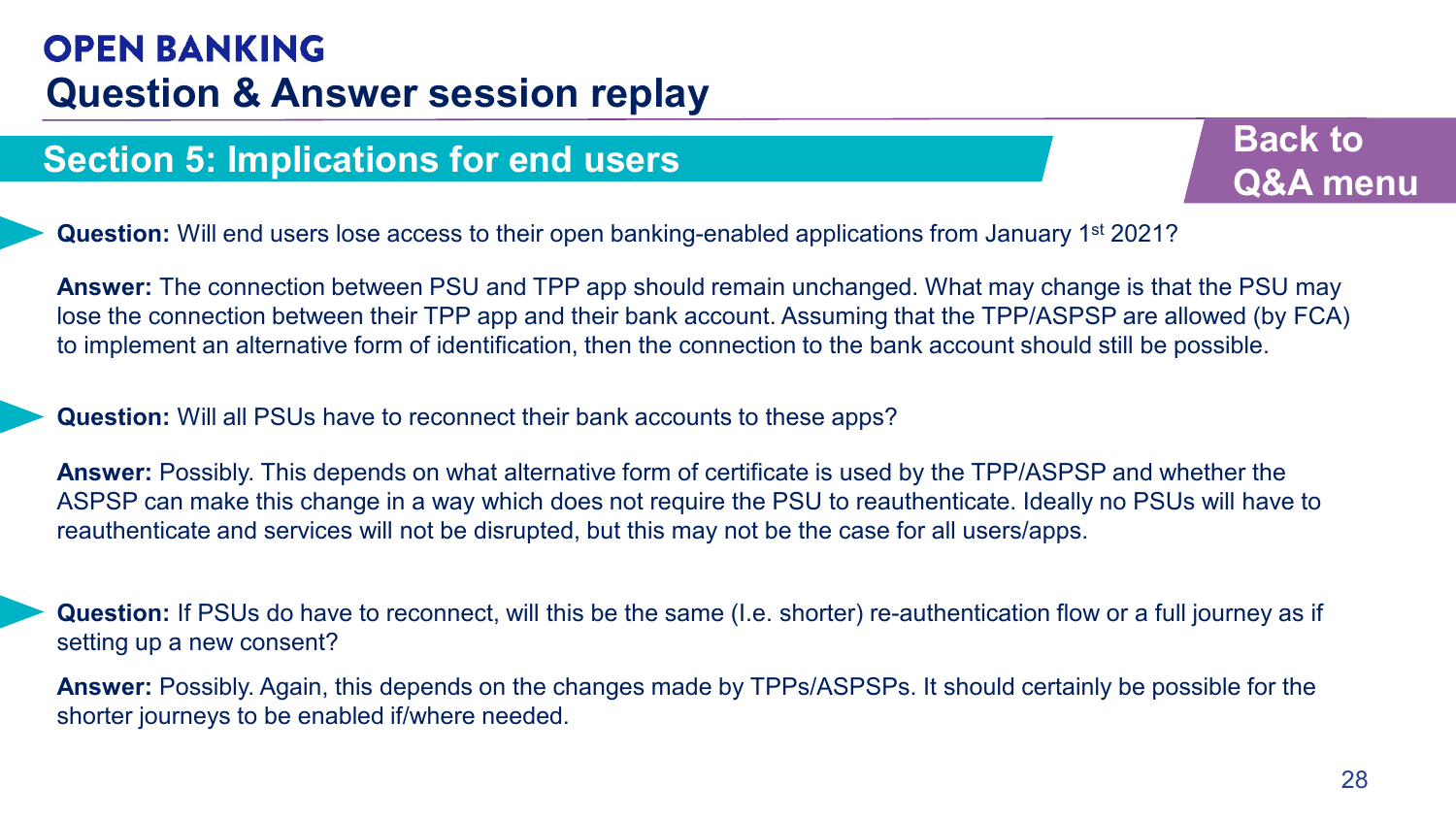**Back to [Q&A menu](#page-16-0)**

**Question:** What if a UK TPP submits an eIDAS certificate to an EU ASPSP after 31<sup>st</sup> December?

**Answer: [POLICY PERSPECTIVE]** The EBA statement of 29<sup>th</sup> July is clear: it states that "In order to continue to provide services in the EU, relevant UK-based financial institutions need to ensure that they have appropriate authorisations from the EU competent authorities in place, including for their existing branches already operating in the EU, and fully establish those operations. In particular, financial institutions should ensure that associated management capacity, including appropriate technical risk management capabilities, is effectively in place ahead of time, and is commensurate to the magnitude, scope and complexity of their activities, to allow for effective and efficient management of risks they generate."

<span id="page-28-0"></span>**Example 16: OBIE Technical Directory changes**<br> **Example 2020 CAN AMORE AND CONDUCY PERSPECTIVE]** The EBA statement of 29<sup>th</sup> July is clear: it states that "In order to continue to provide<br>
services in the EU, relevant UK-**Answer: [TECHNICAL PERSPECTIVE]** The responsibility for revoking certificates lies with either the issuer or the firm who owns the certificate. OBIE will not be removing any uploaded certificates from its Directory – as we run frequent checks on certificates' validity. f the enhanced Certificate Validation Service, referenced as one option regarding potential changes to the Technical Directory, comes into effect, then the EU ASPSP will be able to submit the eIDAS to OBIE for validation by the enhanced CVS – and would in this case receive a response that the eIDAS certificate was a) valid, but b) not authorised for use in the ASPSP's jurisdiction. Note that OBIE provides a TPP endpoint that provides PSD2 authorisation data for firms so that ASPSPs can validate TPP authorisations and reject a request if the TPP lacks a passport to its jurisdiction.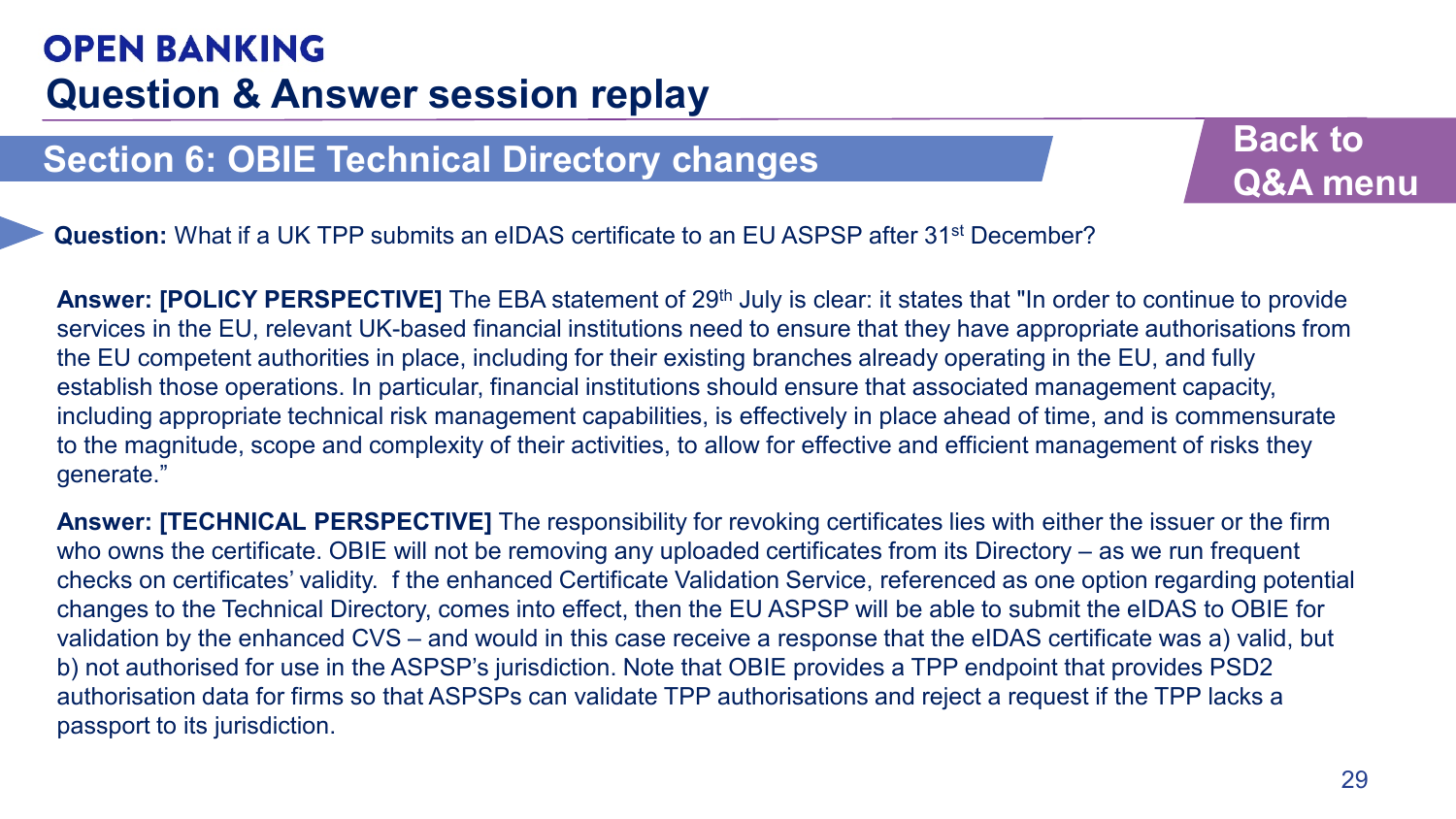

Section 6: OBIE Technical Directory changes<br>
Question: What changes will be incorporated into the Software Statement Assertion to denote a PSD2 passport /<br>
authorisation from the FCA? Will this simply replace the 'outbound **Question:** What changes will be incorporated into the Software Statement Assertion to denote a PSD2 passport / authorisation from the FCA? Will this simply replace the 'outbound' passport record for EU firms? Or will you include additional attributes on it?

**Answer:** Any change to the Software Statement Assertion would be a breaking change. OBIE intends to make no change to the SSA and is reviewing options that would support this with no change.

**Question:** When will OBIE allow TPPs to create production accounts without an eIDAS certificate?

**Answer:** From 1st January 2021 in Production

**Question:** Is the CVS only available for ASPSPs or can TPPs also consume this endpoint?

**Answer:** TPPs are also able to access the CVS endpoint.